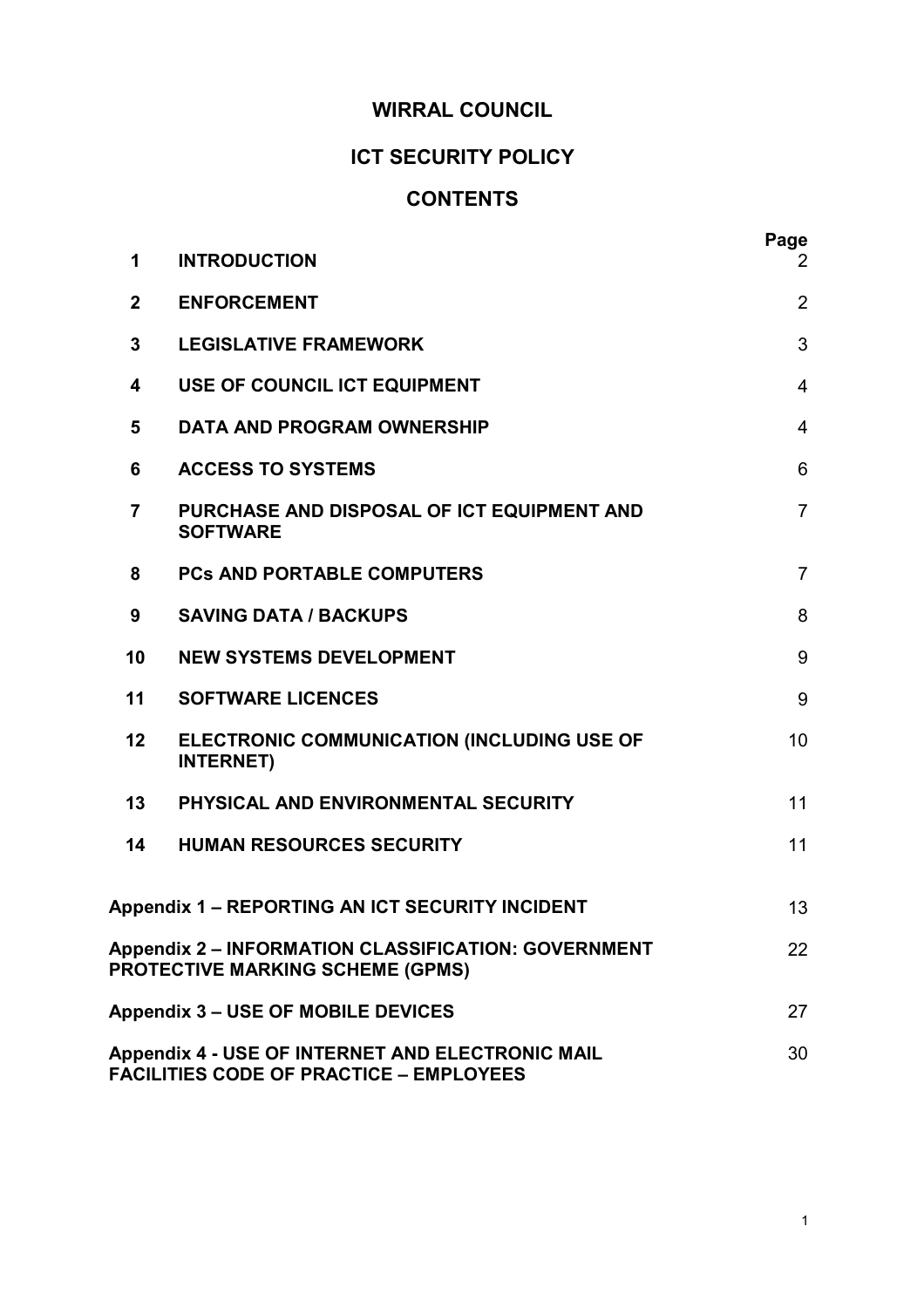# 1 INTRODUCTION

- 1.1 Information and Communications Technology (ICT) is an integral part of the Council's activities: investment in equipment such as personal computers (PCs) and the communications infrastructure is significant. Because access to information via ICT is essential to the provision of services, policies and procedures need to be laid down and enforced in order to safeguard the information required by those services and the Council's interests. These include:
	- the physical assets
	- access to the information on those assets
	- services continuity
	- users of the systems and equipment
	- compliance with legislation
- 1.2 This Policy therefore applies to:
	- all employees and elected members of the Council
	- all employees and agents of other organisations who directly or indirectly support or use the Council's computer systems or networks
	- all temporary and agency staff directly employed or indirectly engaged by the Council
- 1.3 This Policy applies to all areas of ICT, including:
	- PCs and associated equipment, including personal digital assistants (PDAs) and mobile equipment
	- all servers including, mainframe, Unix, Novell and Microsoft based systems
	- printers, faxes and reprographics equipment
	- network communications
	- software
- 1.4 This Security Policy should be read in conjunction with Audit Guidelines for ICT Systems, produced by Internal Audit.

# 2 ENFORCEMENT

- 2.1 All users of the Council's information and ICT equipment are personally responsible for compliance with this Policy.
- 2.2 Information and ICT security is viewed seriously by the Council and any failure to comply with this Policy could lead to disciplinary action being taken against any individual involved. Non-compliance may be considered gross misconduct and as such may lead to the dismissal of the employee or employees concerned.

Examples of non-compliance include:-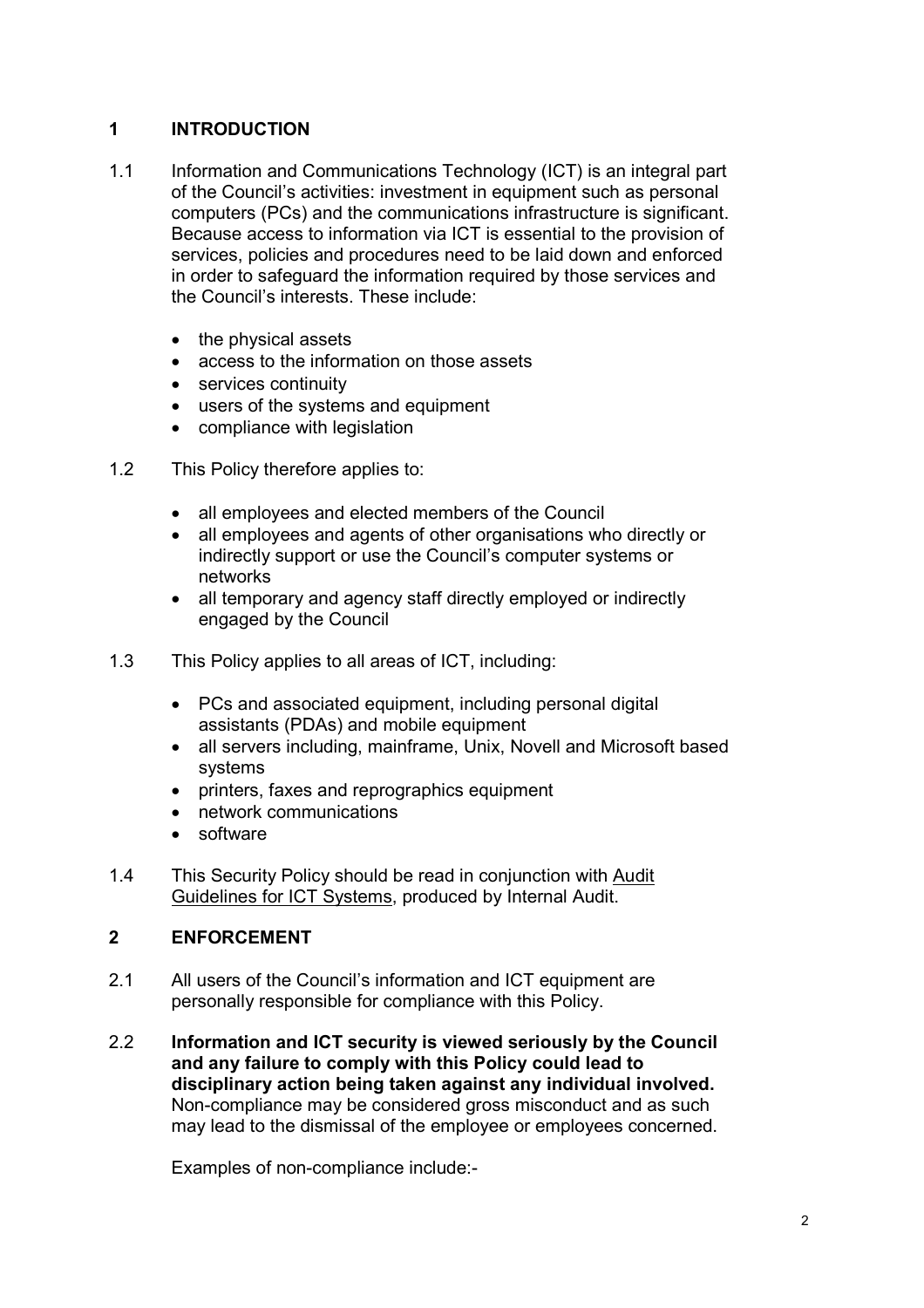- the installation and use of unauthorised software (including screensavers & wallpaper),
- any unauthorised access, deletion or amendment to software held on a computer,
- the installation and use of any unauthorised computer or telecommunications equipment, to Council networks,
- unauthorised and/or illicit use of the Internet,
- access to inappropriate websites and the downloading or storage of inappropriate images or material,
- the use of data for illicit purposes (including breach of any law, regulation or any reporting requirement of any law enforcement or government agency),
- the copying of software which breaches copyright agreements,
- exposing the Council to actual or potential loss (monetary or otherwise) through the compromise of ICT security,
- the unauthorised disclosure of confidential or personal information or the unauthorised use of corporate data,
- any disclosure of data to an unauthorised member of staff or any other person who is not authorised to see it,
- unauthorised personal use of equipment or changes to equipment configuration,
- unauthorised deletion or alteration of files or data,
- avoidable damage to the Council's equipment,
- sharing of passwords or otherwise compromising password security,
- any theft, damage or loss of IT equipment (eg theft of PCs or components),
- any unsolicited e-mail which is offensive or appears to be fraudulent,
- use of IT facilities or systems to engage in fraudulent activities.

This is a list of examples and is not intended to be exhaustive.

2.3 Any individual who has knowledge of a breach of this Policy must report it immediately to his or her line manager. Failure to do so could result in disciplinary action being taken. The procedures for reporting a breach are in Appendix 1.

# 3 LEGISLATIVE FRAMEWORK

3.1 The Council and all staff must comply with all relevant legislation. Users may be held personally responsible for any breach of any relevant legislation. Relevant legislation includes, but is not restricted to:

> Data Protection Act 1998 (see paragraph 5.2 below) Copyright, Designs and Patents Act 1988 Computer Misuse Act 1990 Health & Safety Act (Display Screen Equipment) Regulations 1992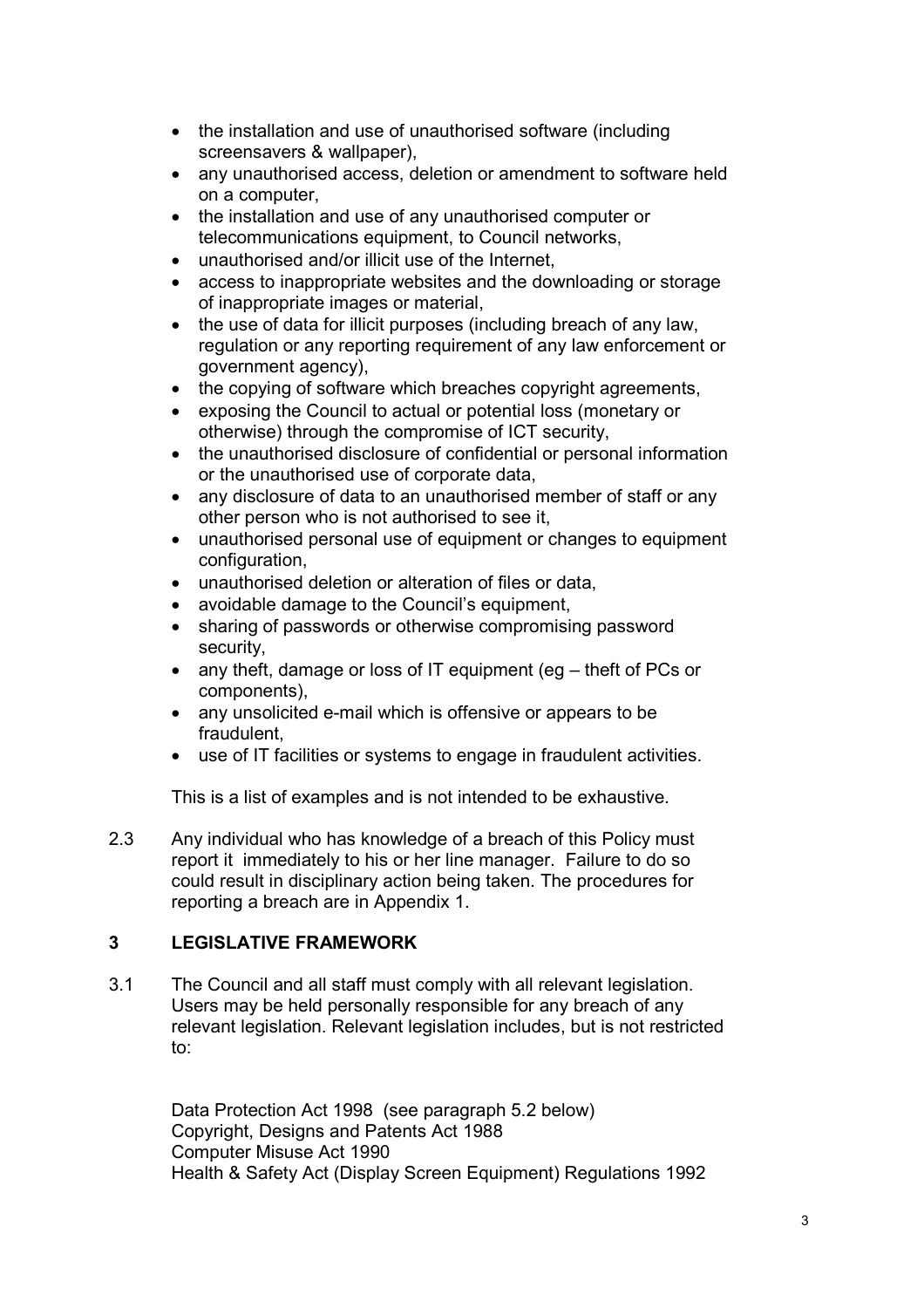Freedom of Information Act 2000

Anyone who is unsure of their responsibility should seek clarification from their line manager.

### 4 USE OF COUNCIL ICT EQUIPMENT & NETWORKS

- 4.1 Access by outside bodies into any of the Council's networks or equipment is not permitted without prior recorded agreement between IT Services and the appropriate Chief Officer.
- 4.2 Access to departmental systems or information by representatives of external bodies (eg – Department of Work & Pensions) should be authorised by the system owner.
- 4.3 Telephone numbers allowing access to the Council's networks must not be disclosed to unauthorised persons/bodies.
- 4.4 No equipment may be
	- connected to the network, or
	- attached to any equipment connected to the network or which could be connected to the network (e.g. laptops)

without prior recorded authorisation from IT Services.

#### 5 DATA AND PROGRAM OWNERSHIP

#### 5.1 The Council's Data

- (a) All computer programs and data resident on the Authority's hardware are for the sole use of the council in undertaking its business; access by members and employees is solely for this purpose, except by express recorded permission of the Chief Officer in consultation with the Director of Finance.
- (b) Copying, alteration or interference with computer programs is not permitted, without the recorded agreement of IT Services or the appropriate Chief Officer.
- (c) To enable staff to recognise the security level appropriate to the information or data they are using it is necessary to classify the information. To ensure consistency in the way Wirral staff use and protect the information we hold and exchange with partners in the public sector Wirral Council has adopted the Government Protective Marking Scheme (GPMS). Details are in appendix 2.

#### 5.2 Data Protection Legislation

(a) Systems (manual or computer based) which process personal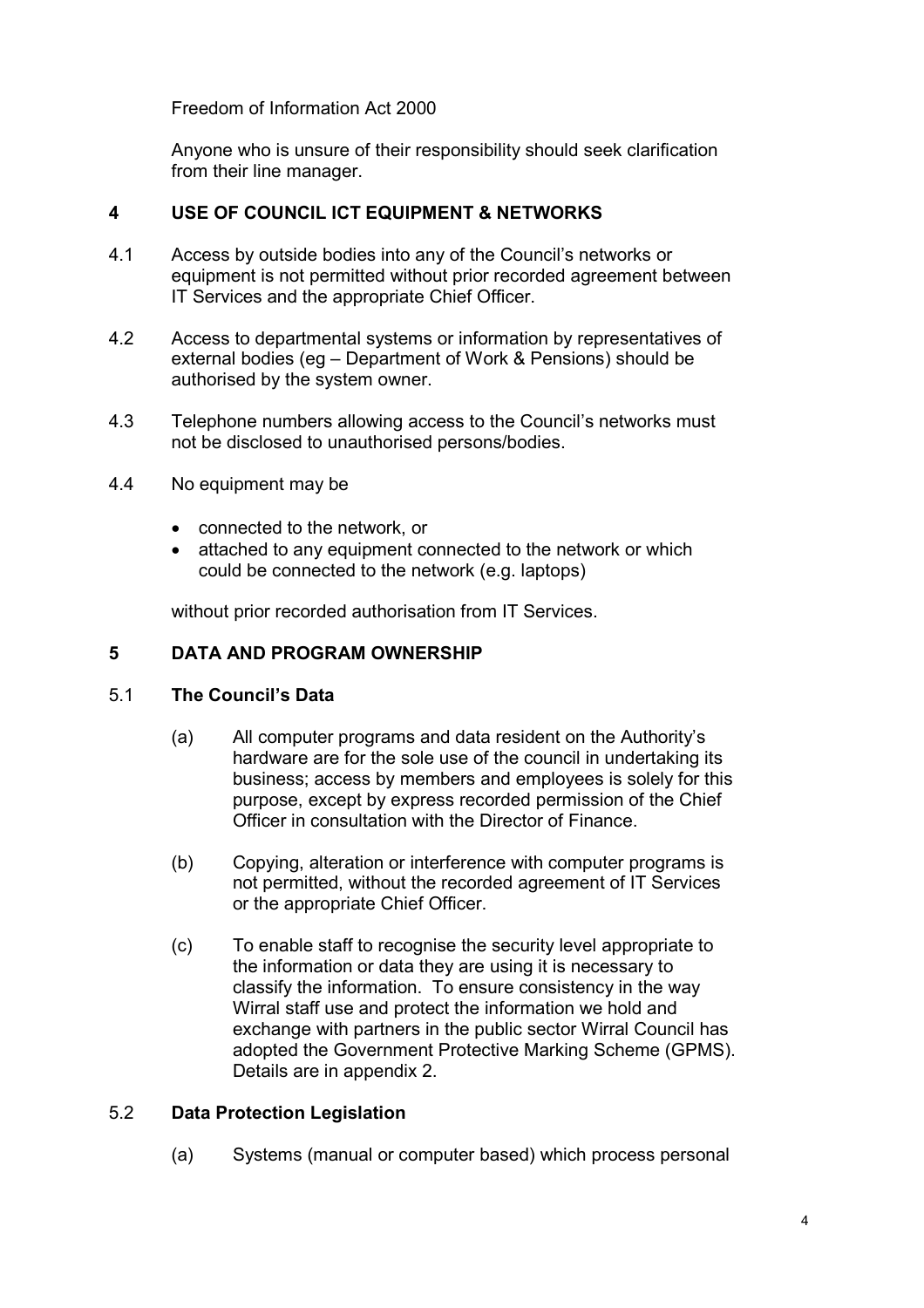data about living persons must comply with current data protection legislation. The person responsible for such a system must ensure that the Director of Finance has details of the system. Copies of the official registration - and any subsequent amendments - must be kept in both Finance and user departments.

- (b) There must be no unauthorised disclosure of personal data. Personal data may only be disclosed by the officers who are responsible for the data, with the express permission of the owner, in accordance with data protection legislation. Disclosures must only be made by and to the parties specified on the Data Protection Registration form and in accordance with current data protection legislation.
- (c) Key data protection principles include, but are not limited to:
	- Personal data must be processed fairly and lawfully.
	- Personal data must be obtained only for one or more specified and lawful purposes, and must not be further processed in any manner incompatible with that purpose or those purposes.
	- Personal data must be adequate, relevant and not excessive in relation to the purpose or purposes for which they are processed.
	- Personal data must be accurate and, where necessary, kept up to date.
	- Personal data processed for any purpose or purposes must not be kept for longer than is necessary.
	- Personal data must be processed in accordance with the rights of data subjects under the Data Protection Act.
	- Appropriate technical and organisational measures must be taken against unauthorised or unlawful processing of personal data and against loss or destruction of, or damage to, personal data.
	- Personal data must not be transferred to a country or territory outside the European Economic Area, unless that country or territory ensures an adequate level of protection for the rights and freedom of data subjects in relation to the processing of personal data.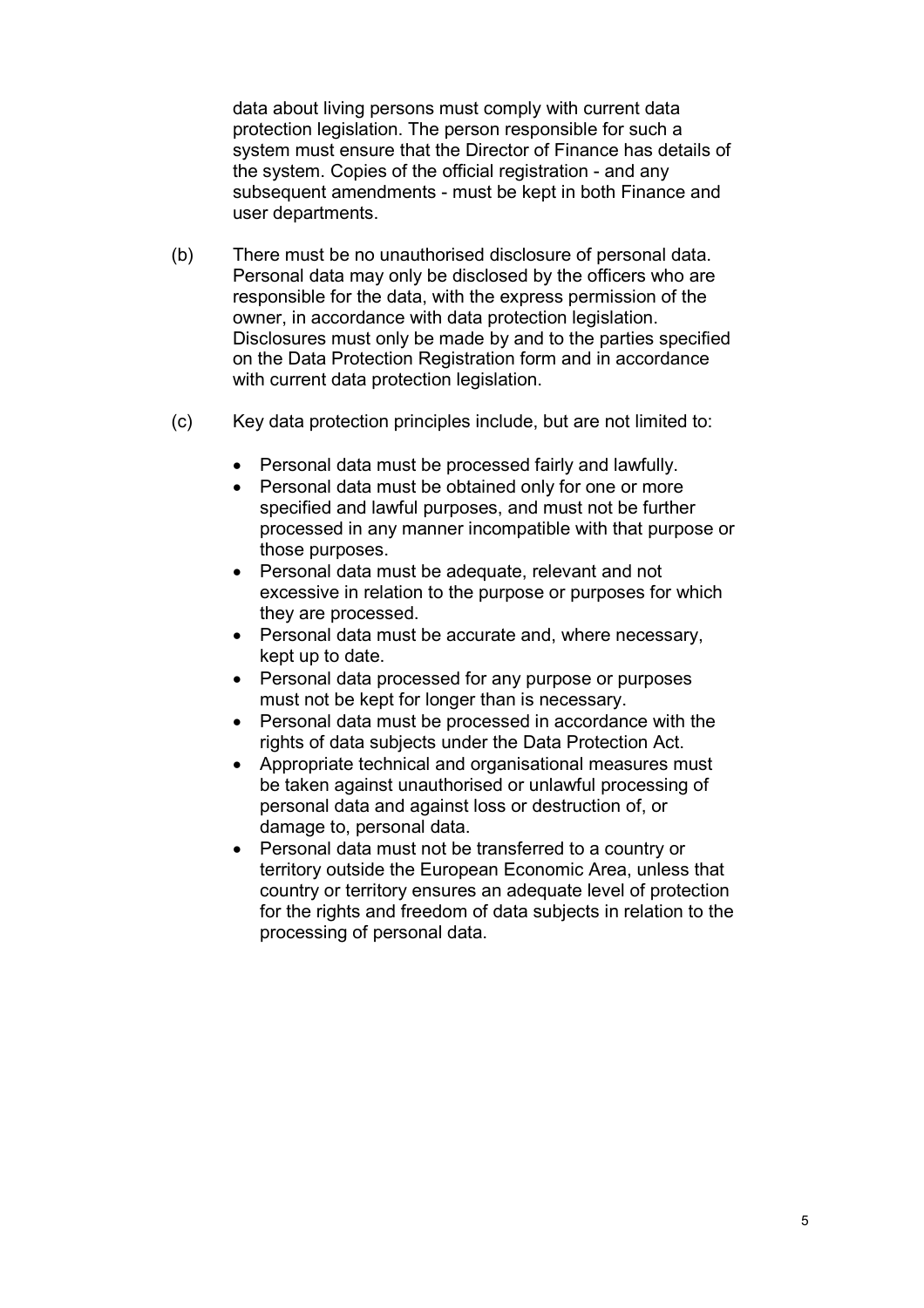#### 6 ACCESS TO SYSTEMS

#### 6.1 General

 The approval, setting up and control of all networks and systems is the responsibility of IT Services in conjunction with user departments. This includes

- access to the internet, and
- systems which are being accessed from public areas.

The data contained within each system will be subjected to a risk analysis to determine its sensitivity (Information Classification – see Appendix 1) and the impact of it being lost or accessed by, or disclosed to, unauthorised persons. Access must be controlled in accordance with procedures approved by IT Services.

- 6.2 All schools and sites providing public access to electronic services that connect to the corporate broadband network will be connected via a supplementary firewall managed by IT Services. Changes must not be made to any network settings, or additional equipment installed, without the prior recorded agreement of IT Services.
- 6.3 Day-to-day management of each system may reside outside IT Services: nonetheless, each system has a Systems Administrator, part of whose duties is to ensure adherence to the principles of access control. The appropriate Systems Administrator must be consulted before access can be given to that system. Requests for access to systems will be accepted only from authorised departmental representatives.

#### 6.4 Password Controlled Access

- (a) Each user must have a unique user-ID and password. The use of another person's user-ID is not permitted. Users must not disclose their user-ID or password or visibly record them on or near equipment providing access to networks or systems. Users must not use anyone else's account.
- (b) Users must change default passwords, which enable first access, immediately.
- (c) Log-on passwords should be a minimum of seven characters in length and must contain three different type of characters from the following sets:
	- Upper case
	- Lower case
	- Numbers
	- Punctuation

Passwords must be changed every 42 days and especially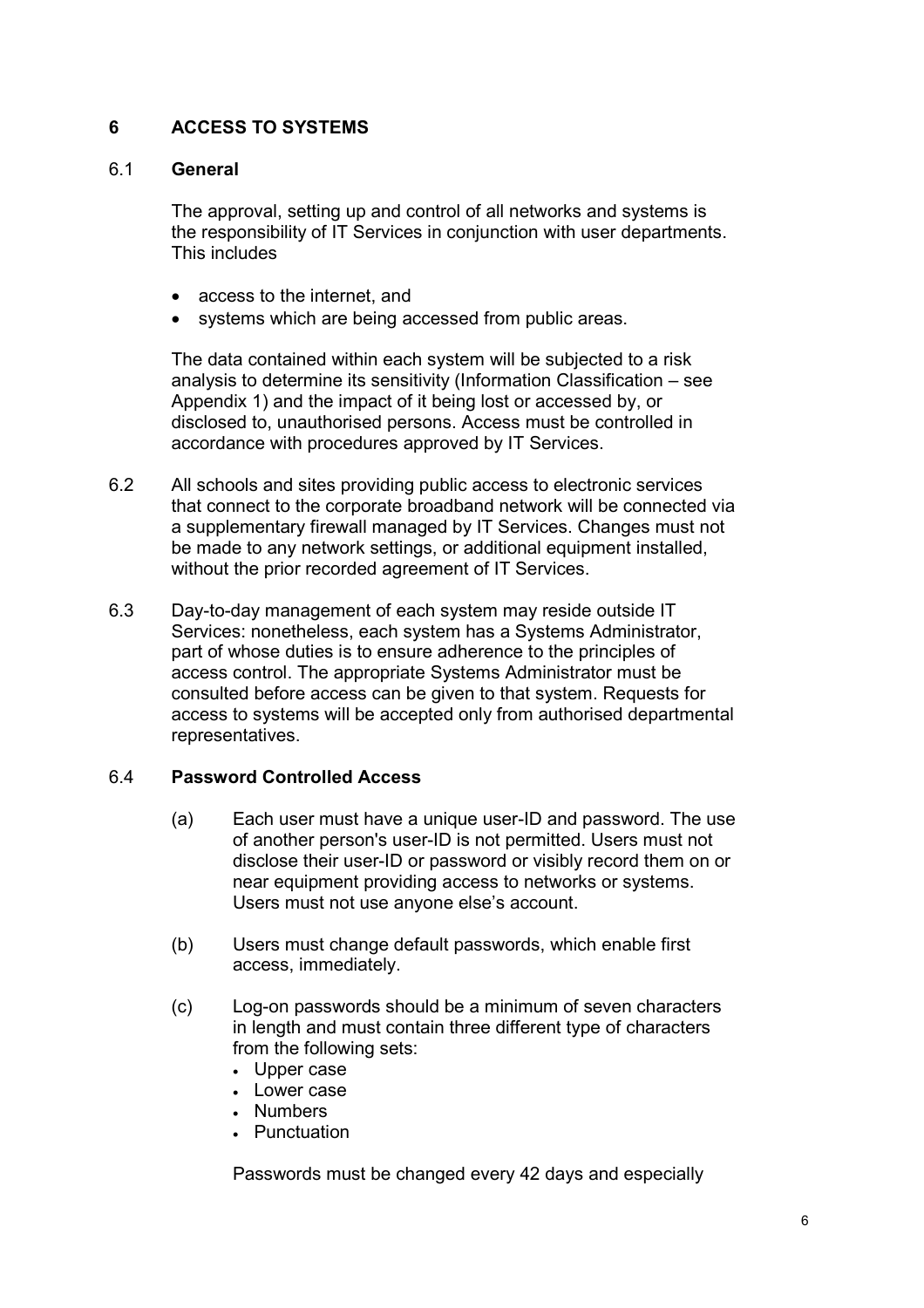when it is suspected that the password has been disclosed. The last 20 passwords cannot be reused and passwords must not contain any part of a user's first or surname.

- (d) Persons intending to leave the employ of the Council who have access to applications systems, must immediately have their access capabilities restricted as appropriate, and removed as soon as possible on leaving the Council, either by the system owners and/or local systems administrators whichever is applicable.
- (e) When users are away from their desks a password controlled screen lock must be activated.

#### 7 PURCHASE AND DISPOSAL OF ICT EQUIPMENT AND **SOFTWARE**

- 7.1 All ICT equipment and software procurement contracts must be coordinated by IT Services and the Corporate Procurement Unit. The process must comply with the Contracts Procedure Rules as set out in the Constitution of the Council.
- 7.2 Authority to purchase equipment is controlled within departments, and IT Services will only act on authorisation agreed between user departments and IT Services. This must be evidenced in writing or by e-mail. IT Services will only place orders for equipment and software, whether placed by Departments or IT Services, which comply with the Council's ICT Strategy and are appropriate for the users' business needs. IT Services will consult with the user department as appropriate to ensure both these criteria are met.
- 7.3 Details of all ICT equipment must be kept on the Council's central ICT Asset Register. This is controlled by IT Services: however, the accuracy of the information is a joint responsibility between IT Services and user departments.
- 7.4 To ensure compliance with the Waste Electrical & Electronic Equipment (WEEE) Directive and ensure that sensitive data is not accidentally released disposal of any ICT and associated equipment must be carried out in consultation with IT Services.

#### 8 PCs AND PORTABLE COMPUTERS

#### 8.1 Configuration (Set Up)

- (a) This includes PCs, and portable equipment such as laptops and handheld devices.
- (b) The configuration (set up) of such equipment must be carried out by IT Services. Systems will be configured to allow users access only to those applications, features and facilities they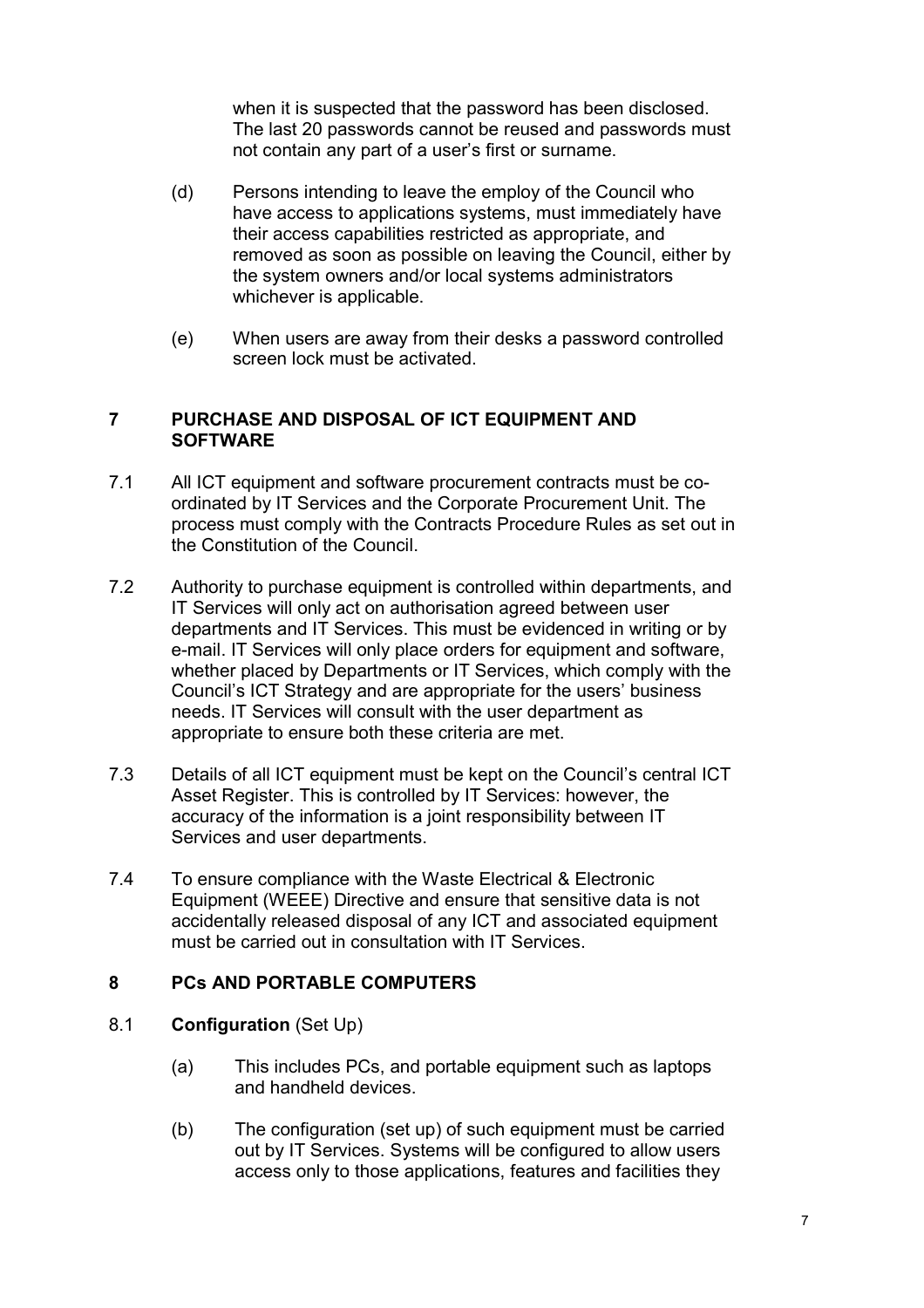require to perform their day to day duties, and, where possible, these configurations will be standard across workgroups and locked to prevent unauthorised changes

 (c) An anti-virus solution must be installed on every device that has the capability to run it. The anti-virus solution must be kept up-to-date and maintained appropriately.

#### 8.2 Approved Software

Unlicensed or personal software must not be installed on the Council's hardware, or connected in any way to the Council's equipment or systems. If software is deemed to be of use to the Council then the Council in accordance with section 7 should duly acquire it under licence. Random spot checks may be conducted by IT Services or Internal Audit to ensure compliance with these provisions. (See also paragraph 11: Licences)

#### 8.3 Mobile Media

Use of the disk drives and USB ports (floppy disks, CDs, DVDs, memory sticks and any other mobile media) on networked PCs is not permitted unless recorded authorisation has been given by departmental management in consultation with IT Services. Where authorisation has been given to a specific user it is their responsibility to ensure that all mobile media connected do not transmit any viruses onto the Council's network. Mobile media which has been used on other PCs, networked or otherwise, within or outside the Council, must not in any case be used on PCs connected to the Council's networks, until the media has been checked using appropriate virus checking procedures as agreed with IT Services.

8.4 Members and staff using mobile devices away from the office are bound by the rules outlined in this policy. Detailed guidance on the use of mobile devices is provided in Appendix 3.

#### 8.5 Unauthorised Equipment

Users must not connect unauthorised equipment of any kind to the Authority's computer systems or networks.

# 9 SAVING DATA/ BACKUPS

- 9.1 Service continuity is a high priority for the Council. It is the joint responsibility of users and IT Services, to ensure that appropriate back up and Disaster Recovery procedures are operated and tested. Some systems are backed up by IT Services, however, others, if not on the network, must be backed up by departmental system administrators.
	- (a) IT Services' Responsibility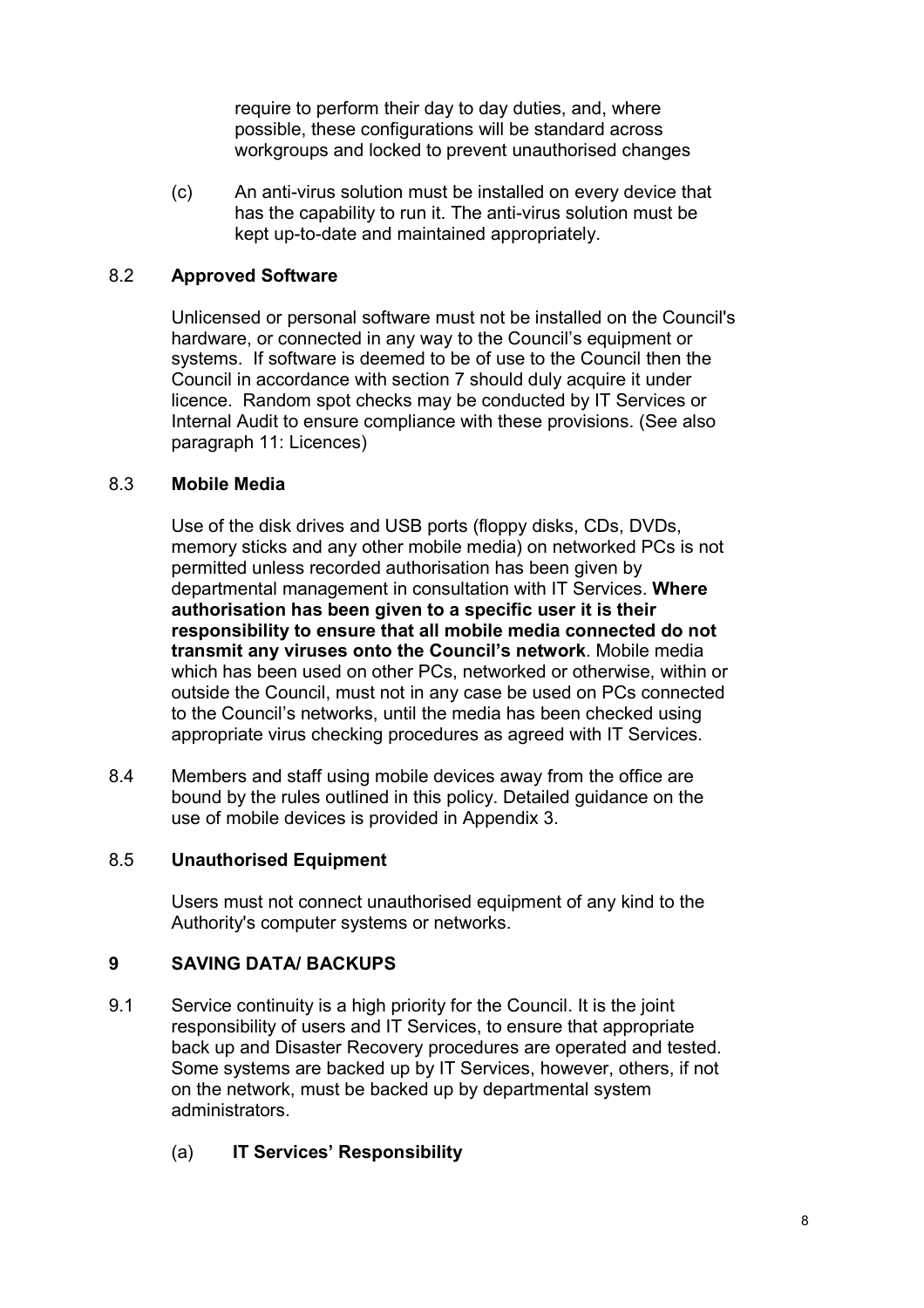- Mainframe Applications
- Unix Applications located in the corporate computer rooms
- Windows NT & Novell Netware Servers located in the corporate computer rooms. ( Some responsibilities for scheduling will be shared with Systems Administrators)

#### (b) Departmental

Other Departmental Application servers, PC Networks and Stand Alone PCs

It is the responsibility of the system administrator and user to ensure that appropriate back-up procedures are in place. IT Services should be consulted for further advice on back-up procedures.

#### 10 NEW SYSTEMS DEVELOPMENT

- 10.1 The Corporate Improvement Group (CIG) must approve all new systems development, however resourced, prior to commencement.
- 10.2 All new systems will be subject to a Business Case justification and will be considered in the light of existing systems functionality and implementation timetable.
- 10.3 Systems must not be developed or acquired without consulting IT Services. This is to ensure that appropriate software and equipment is used to the standard appropriate for the business needs, and to ensure compliance with the Council's ICT and purchasing policies. Issues which must be taken into account include, but are not limited to:
	- development of a system functional specification
	- compatibility, if applicable, with other systems
	- provision of access by other users, if required and permitted
	- adequate security of data
	- standard levels of documentation, access control and Audit Trail
	- adequate sizing of the systems hardware; connectivity
	- sufficient user support, proper maintenance and back-up

#### 11 SOFTWARE LICENCES

- 11.1 It is the responsibility of IT Services, systems administrators and users as appropriate, to ensure that appropriate software licences are obtained and maintained.
- 11.2 IT Services, in conjunction with the Information Strategy Group (ISG), will ensure that, if the Policy laid out in this document is followed, the legal requirements of licences will be met. However, it is the responsibility of all departmental managers to ensure that this Policy is followed at all times.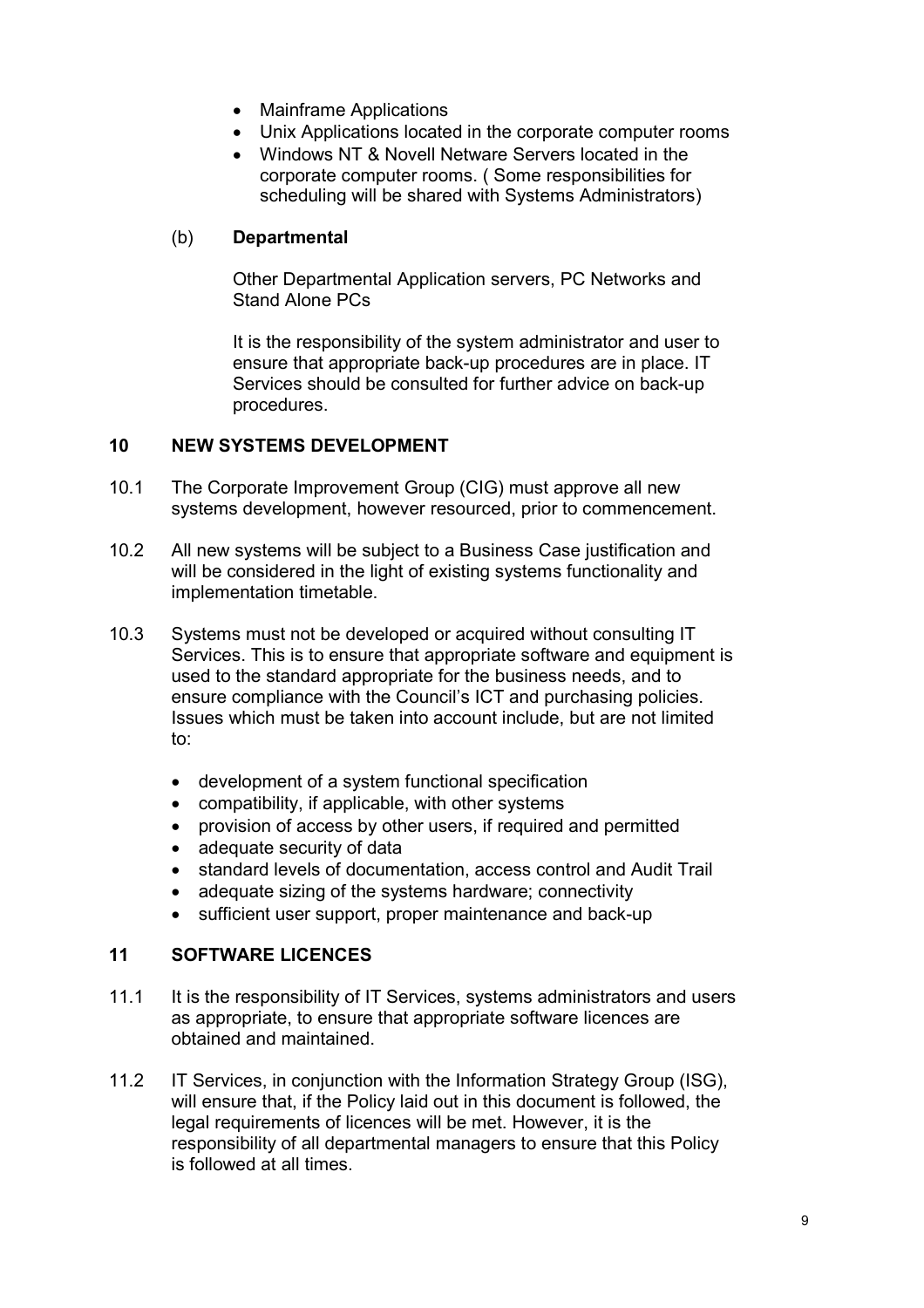11.3 The Council's Policy for Computer Software Management and Code of Conduct for the Use of Computer Software, included within Audit Guidelines for ICT Systems, by Internal Audit, should be followed at all times.

#### 12 ELECTRONIC COMMUNICATION (INCLUDING USE OF INTERNET)

### 12.1 Electronic Communication includes:

- use of E-mail within the Council.
- use of E-mail to and from addresses outside the Council,
- use of the Council's Intranet, and
- general use of the Internet.

#### 12.2 Authorisation

Users will be connected to the internet and/ or e-mail only after receipt by IT Services of a completed and suitably authorised INET01 Form.

- 12.3 Officers must comply with the Council's Code of Practice relating to the Use of Internet and Electronic Mail Facilities (reproduced at Appendix 4). The following points should be noted:-
	- Services will not be used to access, create, transmit or publish any material likely to cause offence.
	- The hardware and software, and all messages belong to the Council; messages can be traced to both sender and recipient.
	- Authorised staff in IT Services have the right to monitor the content of all e-mails and data which are transmitted to or from the Council's equipment or downloaded to the Council's equipment.
	- All Internet sites visited are recorded automatically.
	- Current Council personnel policies, including those on equal opportunities and harassment, apply.
	- Data Protection legislation applies.
	- Failure to comply with Council policies and procedures or legislation may lead to disciplinary and/or legal action.
	- All communications sent or received via the Government Connect Secure Extranet (GCSx) or the Government Secure Intranet (GSi) may be intercepted or monitored.
	- The automatic forwarding of electronic mail from a Wirral Council email account to another email account in a lower classification domain (ie – an internet email account such as hotmail) is prohibited by Government Connect.

#### 12.4 Internet and Intranet Access

 Failure to follow this Policy may put the Council's data and networks at risk: therefore non-compliance may lead to disciplinary action.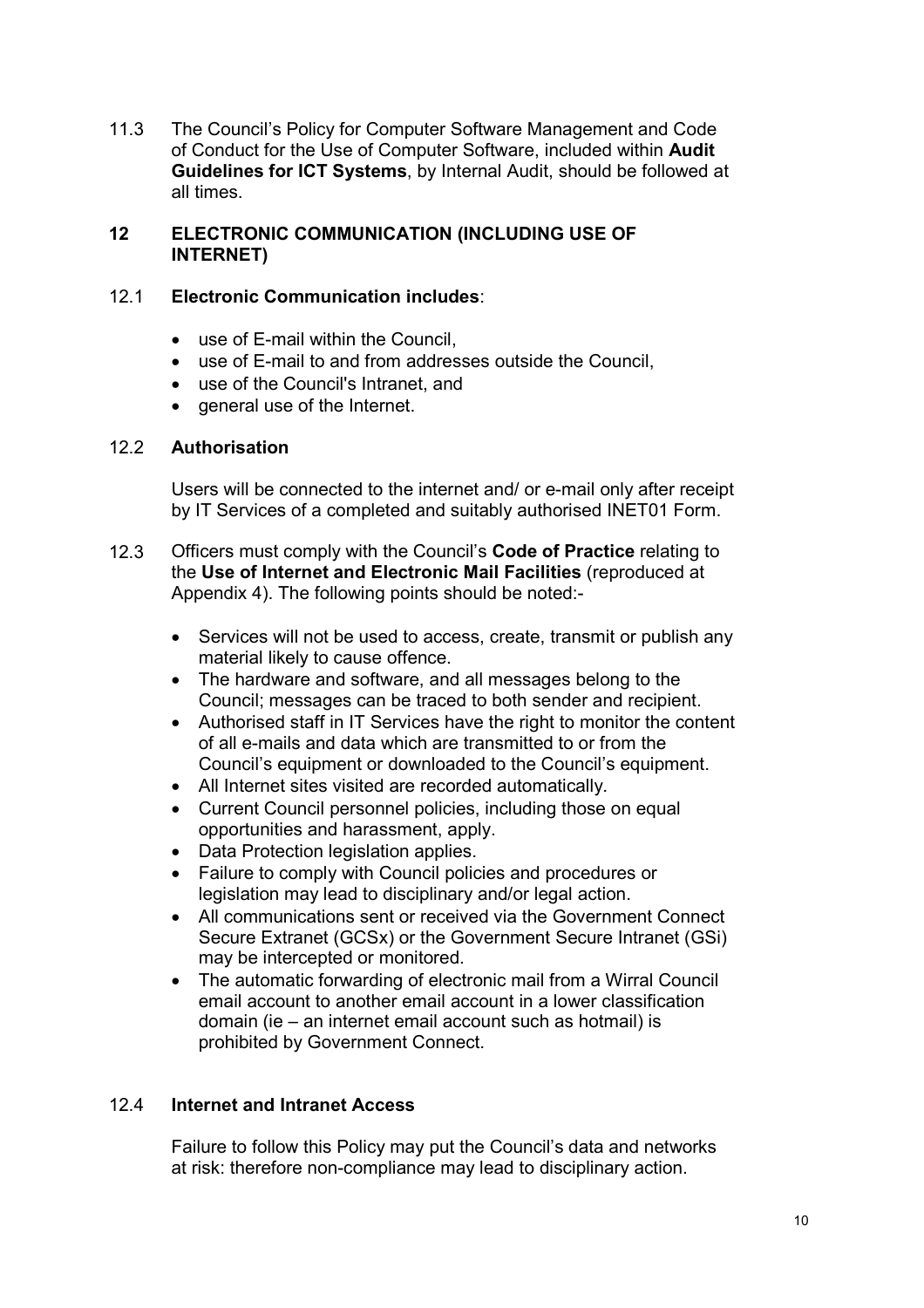- (a) Access to the Internet and / or Intranet is only permitted on receipt of a properly authorised INET01 form. Control of access within a department is a departmental management issue.
- (b) All access must be in a manner approved by and arranged through IT Services.
- (c) Any data or information downloaded from the Internet must not be loaded to any other PC, networked or otherwise, until the data has been checked for viruses by a designated systems administrator or by IT Services. It is the user's responsibility to ensure that this is done.

### 13 PHYSICAL AND ENVIRONMENTAL SECURITY

- 13.1 Everyone has a duty of care to ensure that equipment:
	- is not put at risk of damage or theft, and is used in accordance with safe working practices. For example:
	- The location of ICT equipment should be subject to a risk analysis, and should be sited to avoid unauthorised access, damage, theft interference and the effects of environmental or other hazards.
	- Equipment in transit must not be left unattended.
	- Equipment must not be removed or moved to another location without notification being given to IT Services and the appropriate changes made to the central asset register.
	- Eating and drinking should not take place in the immediate vicinity of equipment.
- 13.2 Responsibility for the physical security of ICT facilities lies with the appropriate Building Manager in consultation with the ICT system owner.

#### 14 HUMAN RESOURCES SECURITY

- 14.1 Since May 2004 all potential members of staff are subject to the Right to Work in the UK background security check. This involves establishing the identity of a potential employee by providing details of:
	- 1) Identity, proven by visibility of:

a) Full 10 year passport

Or:

b) Birth Certificate, and

 c) An official document issued by a previous employer or Government agency, such as a P45 form

Additionally potential staff must provide details of: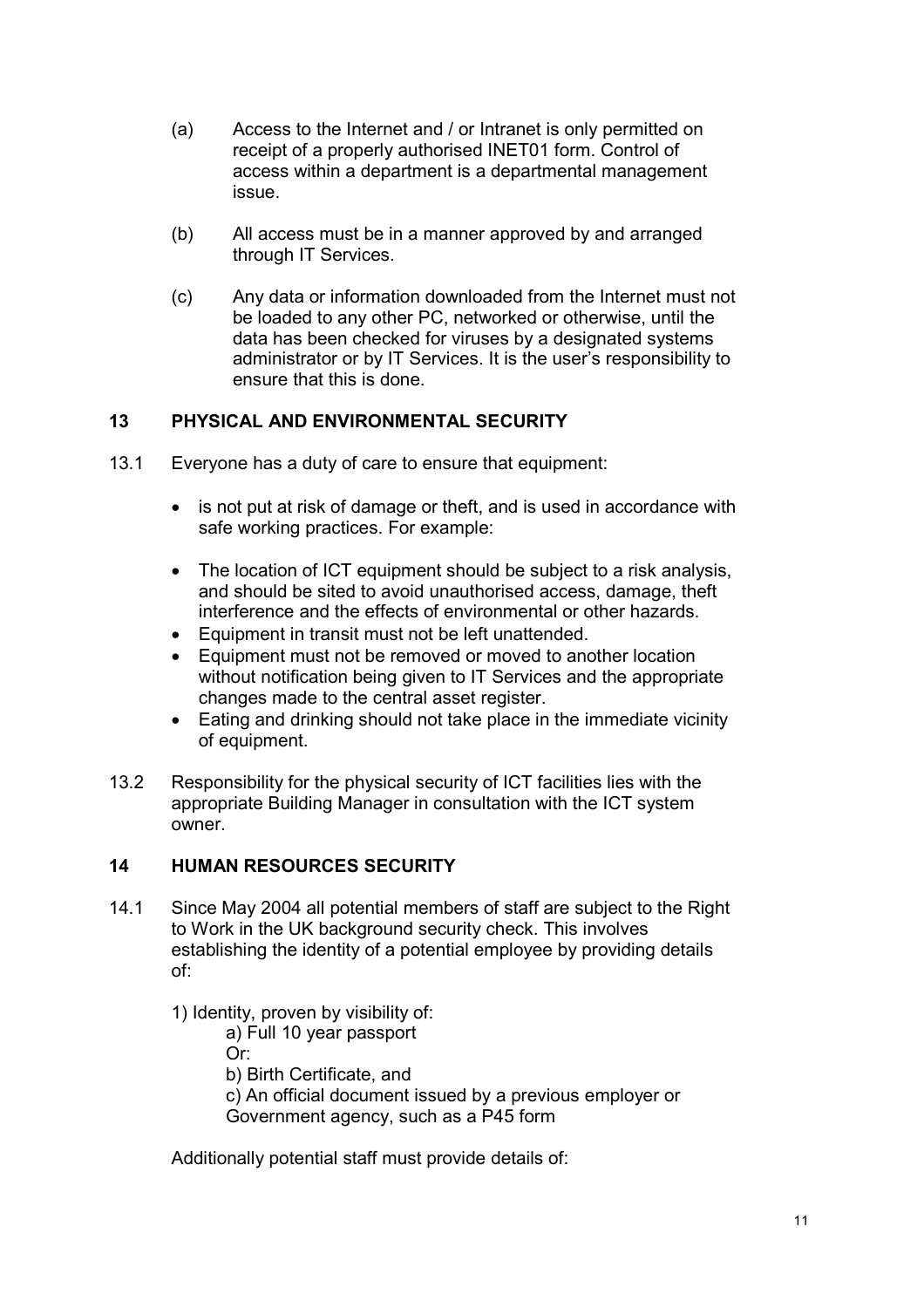- 2) Employment history (past 3 years)
- 3) Nationality and immigration status
- 4) Criminal Record (unspent convictions only)
- 14.2 Existing staff employed prior to May 2004 who require access to Government Connect services will also be subject to the Right to Work in the UK background check.
- 14.3 In some instances a Criminal Records Bureau check will be required. If a candidate is successful in their application for a post requiring a CRB check, they will be required to authorise the Council to apply for disclosure of information from the Criminal Records Bureau. This authorisation must be given at the time the application is made. No check will be made, however, until an appointment is offered.
- 14.4 The policy and procedure for checking existing employees was approved by Employment & Appointments Committee on 11 March 2004 (Minute No. 95). In accordance with the CRB Code of Practice and because there is no contractual obligation on the employee, the Council will need to seek the existing employee's consent before completing a CRB check.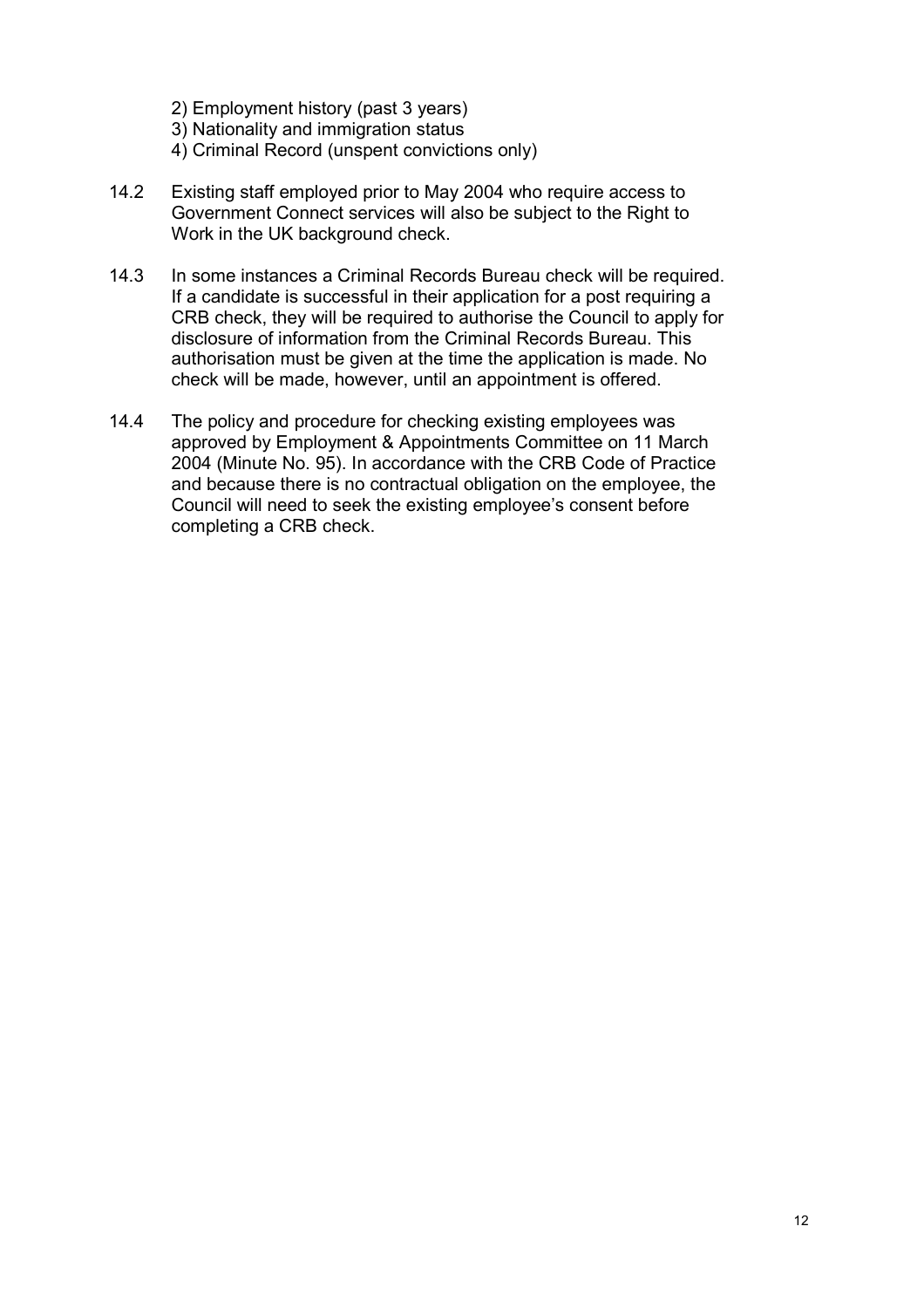# REPORTING AN ICT SECURITY INCIDENT

#### 1. INTRODUCTION

- 1.1 An ICT incident monitoring system is required to:
	- i) Ensure all incidents are recognised and managed appropriately;
	- ii) Enable Wirral Council to identify any patterns of problems and take action to rectify them.

#### 2. DEFINITION

- 2.1 For Wirral Council's purposes, an ICT security incident refers to any event that may cause loss or damage to Council ICT equipment or information that it holds. This includes the disclosure of information to someone not authorised to see it.
- 2.2 Although the loss of equipment is significant, the most important aspect of managing an incident is to identify what Council information or data has been affected. The person reporting the incident should record as quickly as possible what information is involved. For example, if a Council PC, tablet or CD/Datastick is lost or stolen, a list of the information held on the device or media should be made. If the files in which the information is held are password protected or encrypted, this should also be recorded.
- 2.3 ICT security incidents may be caused by accidental or deliberate actions. The Wirral Council ICT Security Policy requires all staff to report possible ICT security incidents so that remedial action can be taken and the chances of similar events occurring again are reduced.
- 2.4 A reportable incident could include, but not be limited to:
	- i. Any theft, damage or loss of ICT equipment (eg theft of PCs or components);
	- ii. Any unauthorised access, disclosure, deletion or amendment to information held on a computer;
	- iii. Any unauthorised access, deletion or amendment to software held on a computer;
	- iv. Any unauthorised personal use of ICT facilities;
	- v. Any loading and use of unauthorised software (eg games, shareware, hacking tools);
	- vi. Any unauthorised copying of software;
	- vii. Any disclosure of data to an unauthorised member of staff or any other person who is not authorised to see it;
	- viii. Any occurrence of malicious software such as a virus;
	- ix. Any unsolicited e-mail which is offensive or appears to be fraudulent;
	- x. Any suspicious event (eg computer equipment being moved, suspicion that a user's computer has been tampered with).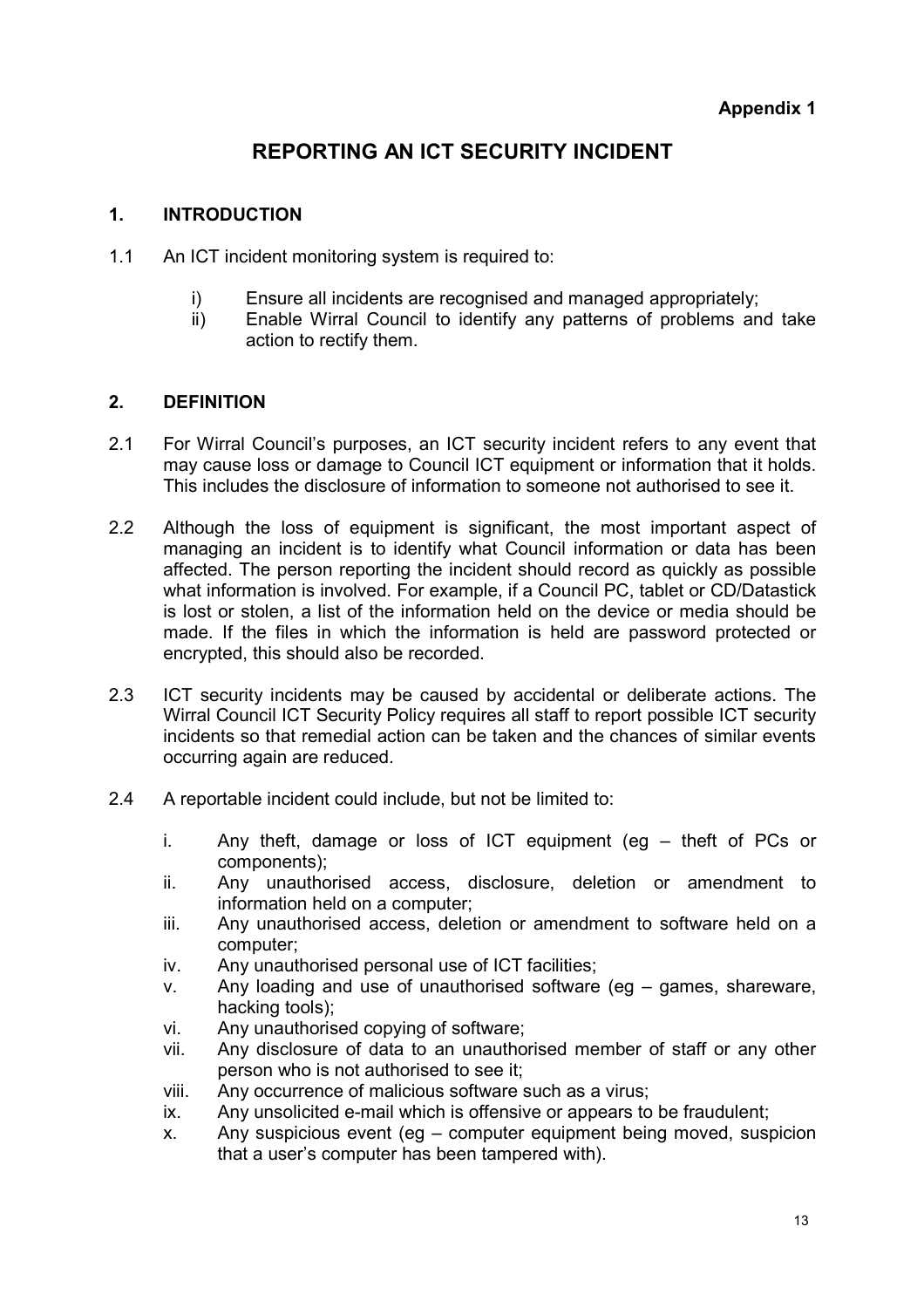- xi. Access to inappropriate websites and the downloading or storage of inappropriate images or material;
- xii. Connection of unauthorised or personal equipment to Council networks;
- xiii. Use of ICT facilities or systems to engage in fraudulent activities.

#### 3. PROCEDURES

- 3.1 The following procedures should be followed:
	- i. If any member of staff suspects an incident has occurred, they should contact their Line Manager. Staff should NOT attempt to respond to any incident themselves.
	- ii. The Line Manager should then contact the Department Security Officer (DSO).
	- iii. The incident should then be reported to the IT Services Helpdesk on ext. 4080
	- iv. The relevant sections of the ICT Security Incident Form (at Annex 1) completed.

If the incident involves the loss or unauthorised disclosure of any council information classified as 'PROTECT' or 'RESTRICTED' this must be recorded.

- v. The incident details will then be recorded on the Helpdesk system and passed to IT Services staff for further action.
- vi. IT Services staff will investigate.
- vii. The incident will be prioritised in terms of its potential impact and urgency. Services affected by the incident will be identified.
- viii. At this point, the Council's Press & Public Relations Office should be informed by the DSO about incidents, particularly theft, internet misuse and any cases where Council information has been compromised. Staff should contact the Press Office on 0151 691 8089 or 8089 to discuss the matter further.
- ix. If it is suspected that the incident has involved fraudulent activity, then the Council's Anti-Fraud and Corruption procedures should be followed. Details of Wirral's anti-fraud policy can be found at http://10.107.1.50/Personnel/Forms/Anti-Fraud.doc. The relevant departmental investigating officer should be contacted.
- x. If it is suspected that the incident involves misuse of the Council's internet service, the 'Internet Misuse Investigation Process' should be followed. Details of the process can be found at Annex 2. The Director of Finance's secretary should be contacted immediately on 0151 666 3057.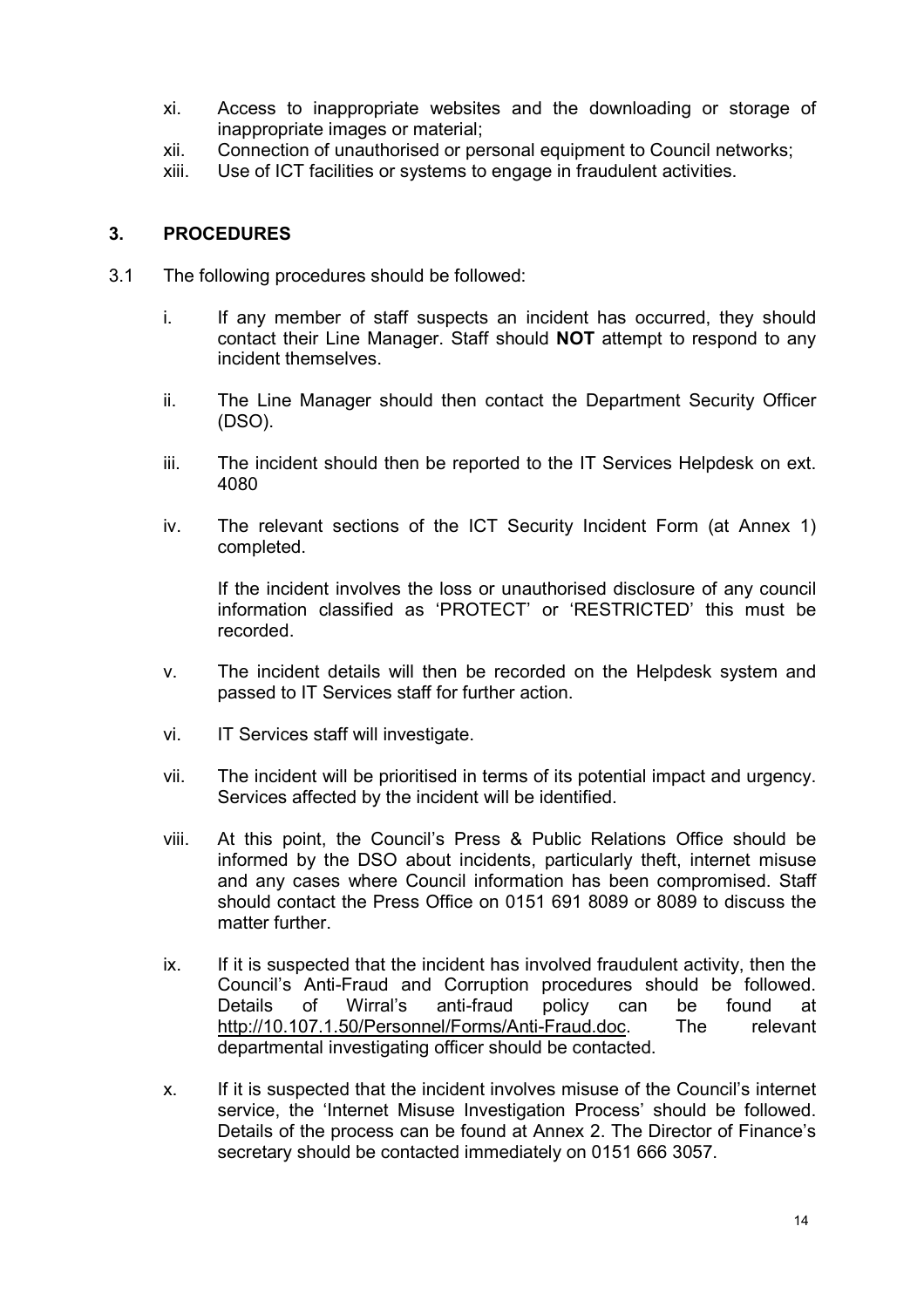- xi. The relevant team in IT Services will take the appropriate action to resolve the incident.
- xii. The incident will be logged and any relevant evidence collected and saved. If the incident involves any activity which could constitute misconduct, then the Council's disciplinary procedures should be followed.
- xiii. If the incident involves stolen, lost or damaged ICT equipment it may be possible to submit an insurance claim. The Insurance and Risk Management team should be contacted on 0151 666 3413 for further details.
- xiv. If the incident involves and information, ICT equipment, system or staff related to Government Connect services, the incident must be reported by IT Services to GovCertUK $1$  using the form at Annex 3.
- xv. The incident will be reviewed by IT Services and corrective action taken to ensure the likelihood of a similar incident occurring is reduced.
- xvi. Incidents that have highlighted weaknesses in the Council's ICT security framework, or have involved fraud or internet misuse, will be reported by IT Services to senior management via the Information Strategy Group  $(ISG)$ .

Annex 4 outlines the above key stages in the incident reporting and response process.

# 4. ROLES & RESPONSIBILITIES

#### 4.1 Staff

 $\overline{a}$ 

All Wirral Council staff are required to adhere to the ICT Security Policy and the Code of Practice for Use of Internet and Electronic Mail Facilities. If an ICT security incident is suspected users must report it immediately to their line manager. Under no circumstances should staff attempt to respond to an incident themselves.

#### 4.2 Line Manager

When told of an ICT Security Incident a Line Manager they must ensure that any equipment involved remains untouched and that the designated Security Officer for their department is contacted. If the incident involves inappropriate use of the internet the Council's Internet Misuse – Investigation Process must be followed. Details of this are attached at Annex 2.

#### 4.3 Departmental Security Officer (DSO)

When alerted to a suspected ICT Security Incident the DSO must contact the IT Services Helpdesk on x4080 and complete an ICT Security Incident Form. All relevant details must be recorded, including details of any assets and information. If necessary the DSO is responsible for contacting the Press & PR

<sup>&</sup>lt;sup>1</sup> For more information see http://www.cesg.gov.uk/govcertuk/index.shtml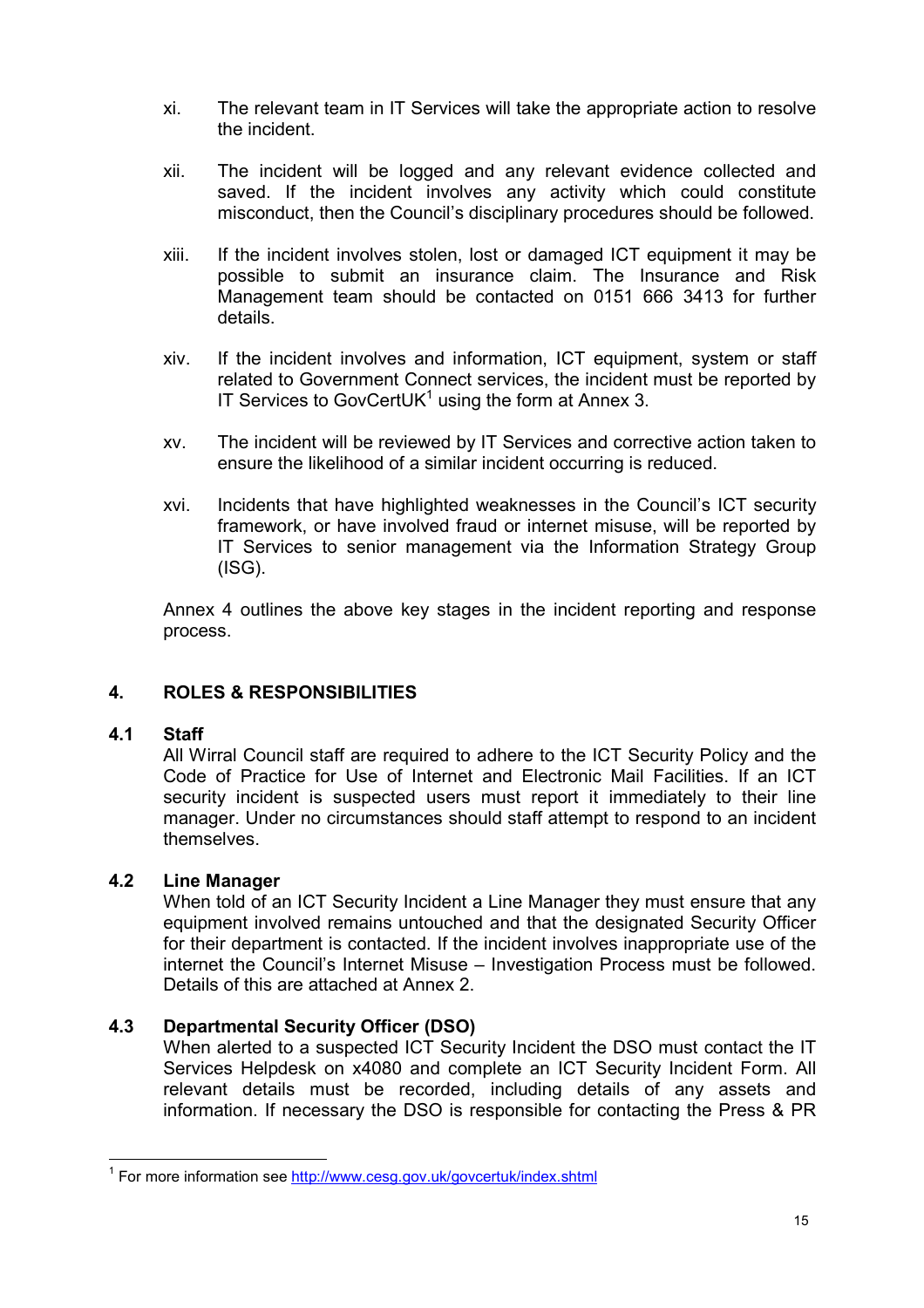office; invoking the anti-fraud procedures; and completing and submitting any insurance claim.

#### 4.4 Helpdesk

The Helpdesk will record the details of the incident, log a job and forward it to the relevant officer within IT Services.

#### 4.5 IT Services

IT Services will investigate, diagnose and classify any ICT Security Incident. If necessary they will invoke the relevant procedures if the case involves misuse of the internet. In certain circumstances the case will be forwarded to a specialist team to be dealt with. If the incident is related to the Government Connect programme it will be reported to GovCertUK. Once resolved IT Services will review the incident and implement any necessary corrective actions to reduce the chance of the incident reoccurring in the future.

4.6 A summary report of incidents will be reported annually to ISG.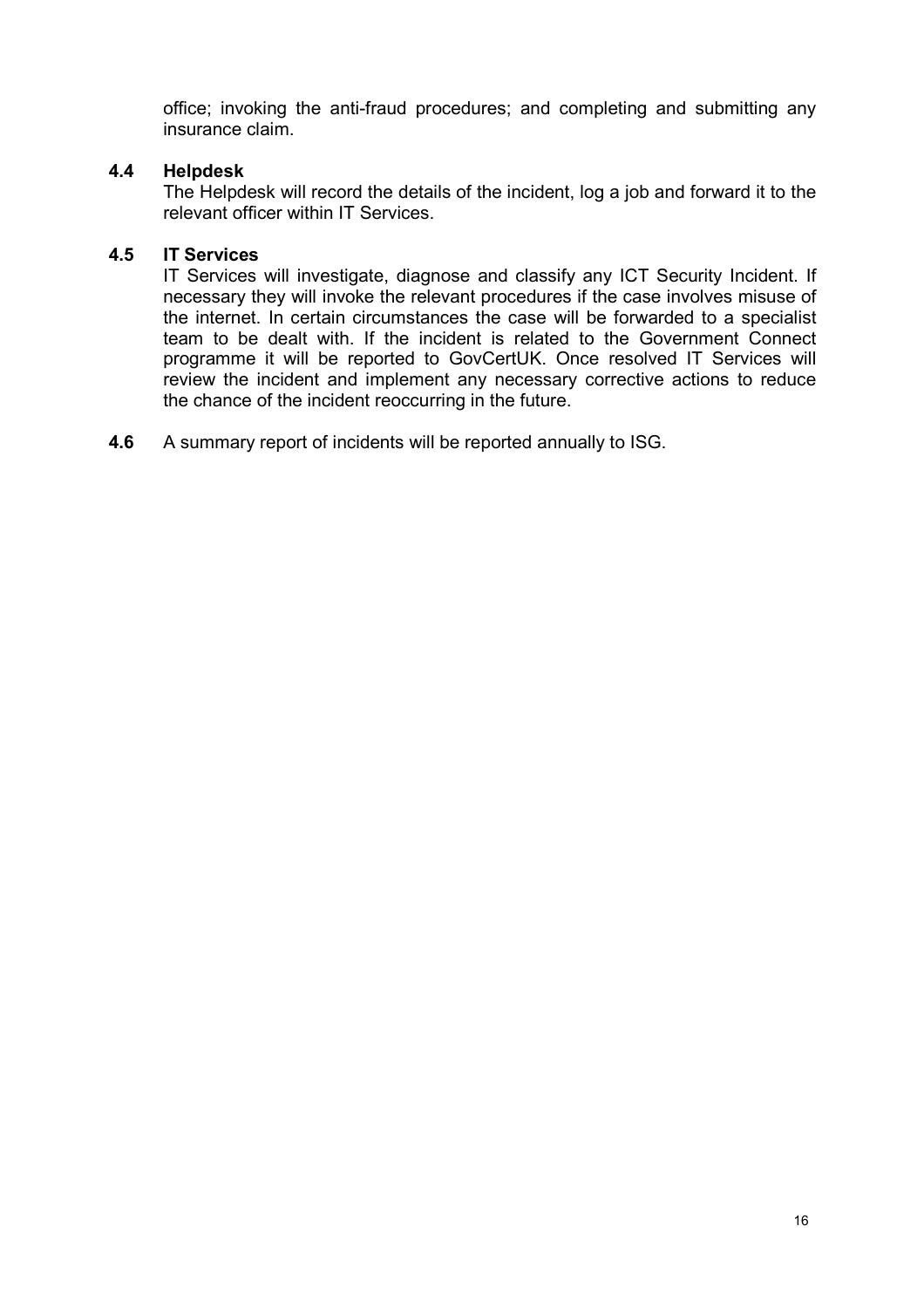#### ICT SECURITY INCIDENT FORM

Security Incident Report Number To be completed by ITS Helpdesk Will need to cross reference with Helpdesk number Date of incident the staff Name of the Contract of the Contract of the Time of the Telephone of Time of the Telephone **Staff Name**<br>Section **Department** Line Manager Location Nature of Incident Brief report outlining the circumstances and details of the incident. Indicate if the incident was accidental or deliberate. Information/data lost or compromised Information Classification – Not Protectively Marked, Protect, Restricted Description of Items Asset Number Asset Description Estimated Value of Items £ **Insurance Claim** Will a claim be submitted? Wes No Insurance Claim Details, and completed Insurance Form, to be forwarded to Risk and Insurance Management Team (link to form to be included here). IT Services Actions IT Services Officer Description of Response Asset Register Updated?<br>GovCertUK contacted? If the incident relates to Government Connect services. Follow Up Actions

Details of any further actions, including processes and procedures, that need to be undertaken to minimise the risk of incident reoccurring.

#### Annex 1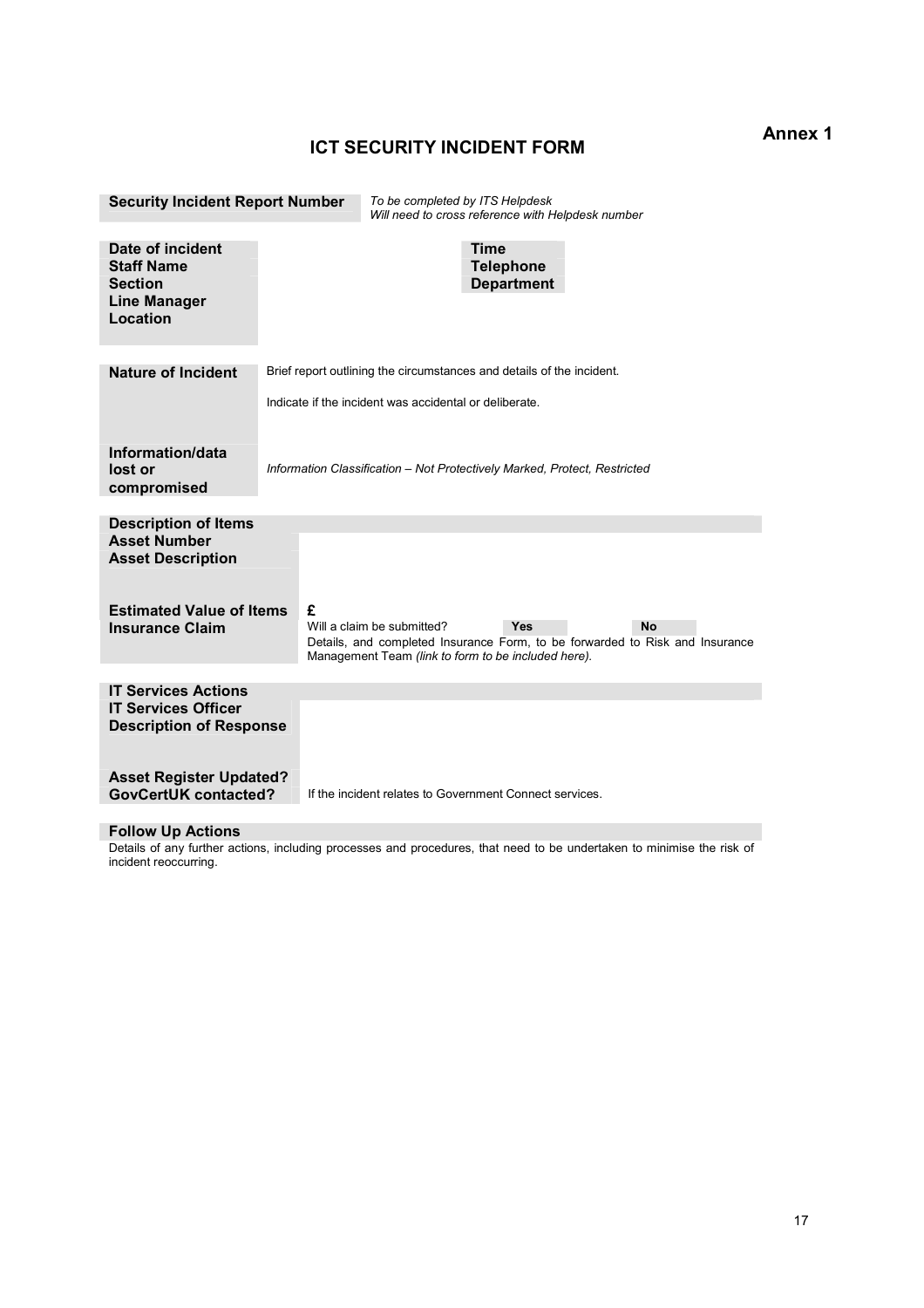### INTERNET MISUSE – INVESTIGATION PROCESS

IF IMAGES OF A SEXUAL NATURE INVOLVING CHILDREN OR ANIMALS ARE DISCOVERED AT ANY STAGE DURING THIS PROCESS THE INVESTIGATION MUST BE STOPPED, THE EVIDENCE SECURED, THE COMPUTER PLACED IN SECURE STORAGE AND THE POLICE INFORMED.

#### Line Managers

 $\overline{a}$ 

 $\overline{a}$ 

If it is suspected that a member of staff has been accessing inappropriate Internet sites then line managers should adopt the following procedure.

- 1. The member of staff should be escorted away from the computer, which should be left switched on, not touched and not left unattended. This will preserve as much evidence as possible.
- 2. The line manager should report the incident to the Director of Finance's secretary, telephone number (666) 3057, and provide the following information: -
	- Contact name and telephone number
	- Location of the equipment
	- Computer base unit asset reference number
- 3. If a member of ITS cannot attend site before the end of the working day the computer should be closed down and locked in secure storage. Some evidence may be lost during the close down process.
- 4. ITS will investigate the incident and report back to the line manager who should initiate the appropriate disciplinary action.

#### **Secretarial**

On receipt of a report of suspected misuse Secretarial should carry out the following.

5. Contact a member of ITS staff in the following order: -

| • Steve Catlow    | Group Leader, Distributed Systems         | x3046 |
|-------------------|-------------------------------------------|-------|
| • Andy Molloy     | Principal IT Officer, Distributed Systems | x3099 |
| • John Ellis      | Senior IT Officer, Distributed Systems    | x3208 |
| • Martin Dewhirst | Principal IT Officer, Distributed Systems | x3100 |
| • Geoff Paterson  | Infrastructure Manager                    | x3029 |
| • John Macmillan  | Superstructure Manager                    | x3074 |
| • John Carruthers | <b>Head of Service</b>                    | x3106 |

6. Provide details of the incident and the information given at (2.) above.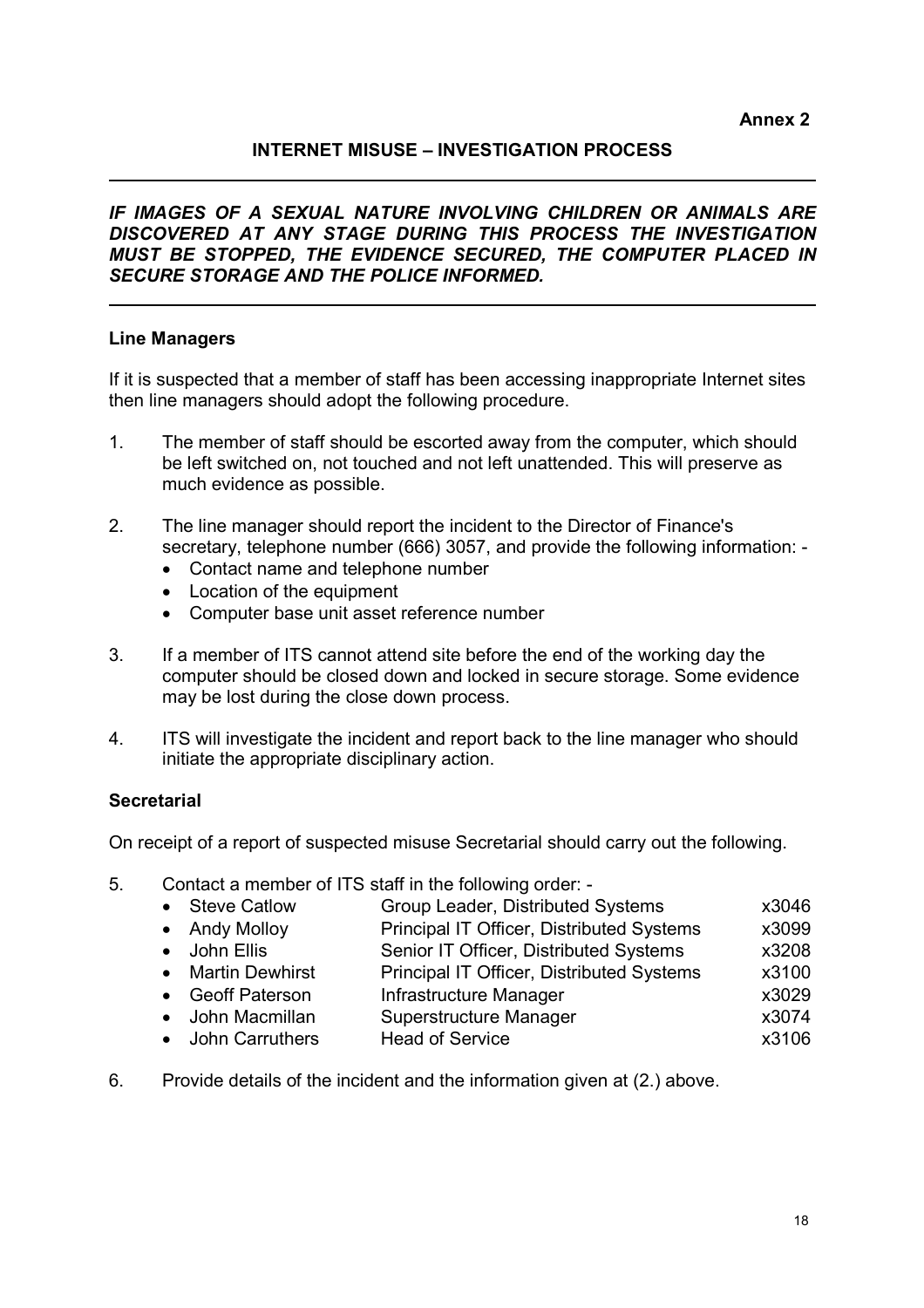# ITS

- 7. On receipt of a report a member of IT Services staff will be requested to investigate.
- 8. As much investigative work as possible will be carried out and recorded prior to the computer being closed down.
- 9. The computer will be transported to the IT Services workshop for further investigation, where it will be clearly labelled and securely stored.
- 10. IT Services will analyse all firewall logs to determine the dates, times and which sites were accessed.
- 11. A report of findings will be sent to the originating line manager for action.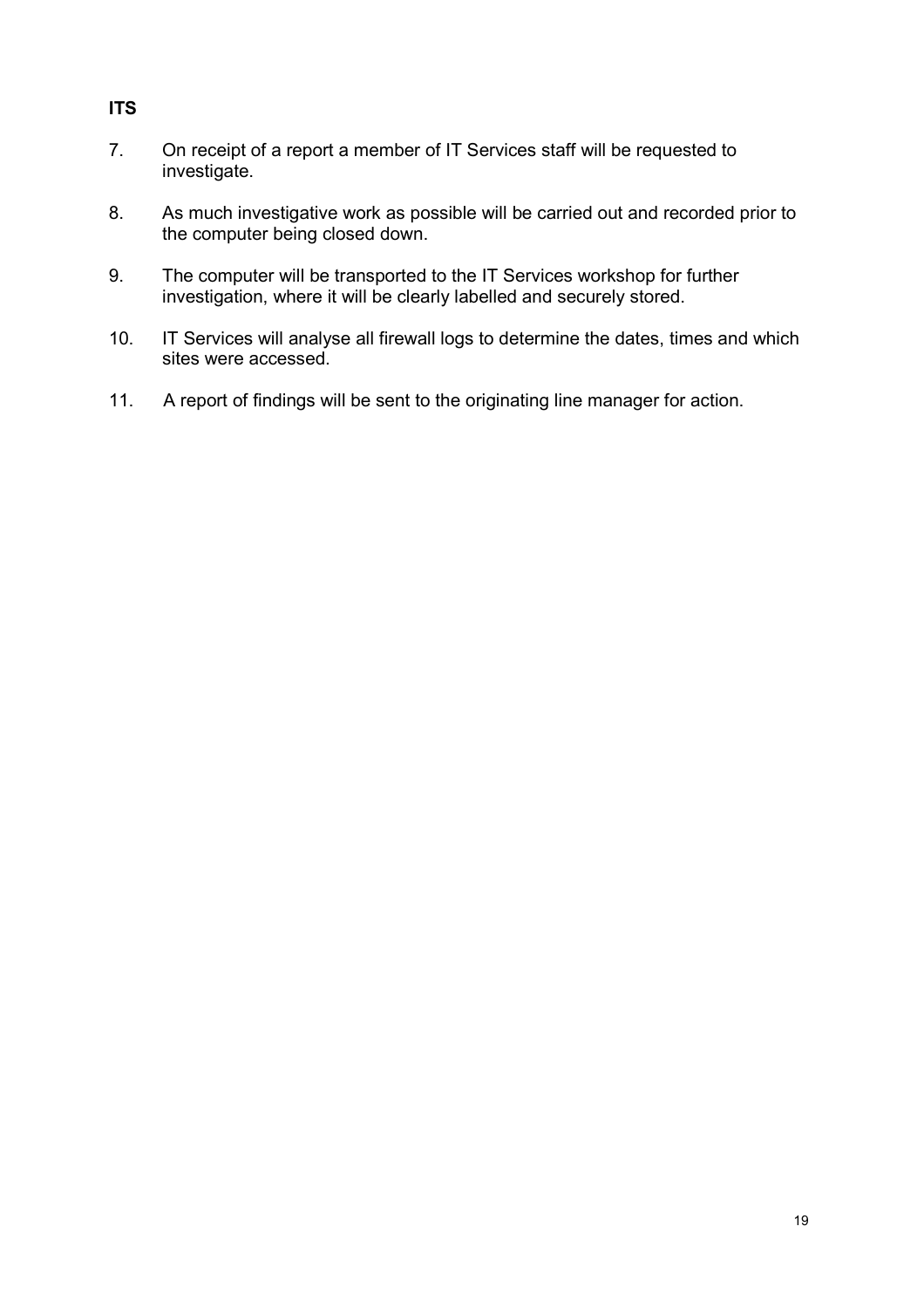# GOVCERTUK INCIDENT REPORT FORM

| <b>General Information</b>                                                  |                                           |  |  |
|-----------------------------------------------------------------------------|-------------------------------------------|--|--|
| <b>Reported By:</b>                                                         | <b>Date/Time Detected:</b>                |  |  |
| Department:                                                                 | <b>Date/Time Reported:</b>                |  |  |
| Title:                                                                      | Mobile:                                   |  |  |
| Phone:                                                                      | Fax:                                      |  |  |
| <b>Email Address:</b>                                                       | <b>Additional Information:</b>            |  |  |
| <b>Postal Address:</b>                                                      |                                           |  |  |
| <b>Incident Details</b>                                                     |                                           |  |  |
| <b>Type of Incident:</b>                                                    |                                           |  |  |
|                                                                             |                                           |  |  |
| <b>Status of the Department:</b>                                            | <b>Classification of affected System:</b> |  |  |
|                                                                             |                                           |  |  |
| <b>Incident Details:</b>                                                    |                                           |  |  |
|                                                                             |                                           |  |  |
|                                                                             |                                           |  |  |
|                                                                             |                                           |  |  |
|                                                                             |                                           |  |  |
|                                                                             |                                           |  |  |
|                                                                             |                                           |  |  |
|                                                                             |                                           |  |  |
| <b>Site Details:</b>                                                        | <b>Site Point of Contact:</b>             |  |  |
|                                                                             |                                           |  |  |
|                                                                             |                                           |  |  |
| Actions Taken:                                                              |                                           |  |  |
|                                                                             |                                           |  |  |
|                                                                             |                                           |  |  |
|                                                                             |                                           |  |  |
|                                                                             |                                           |  |  |
| For further information go to: http://www.cesg.gov.uk/govcertuk/index.shtml |                                           |  |  |
|                                                                             |                                           |  |  |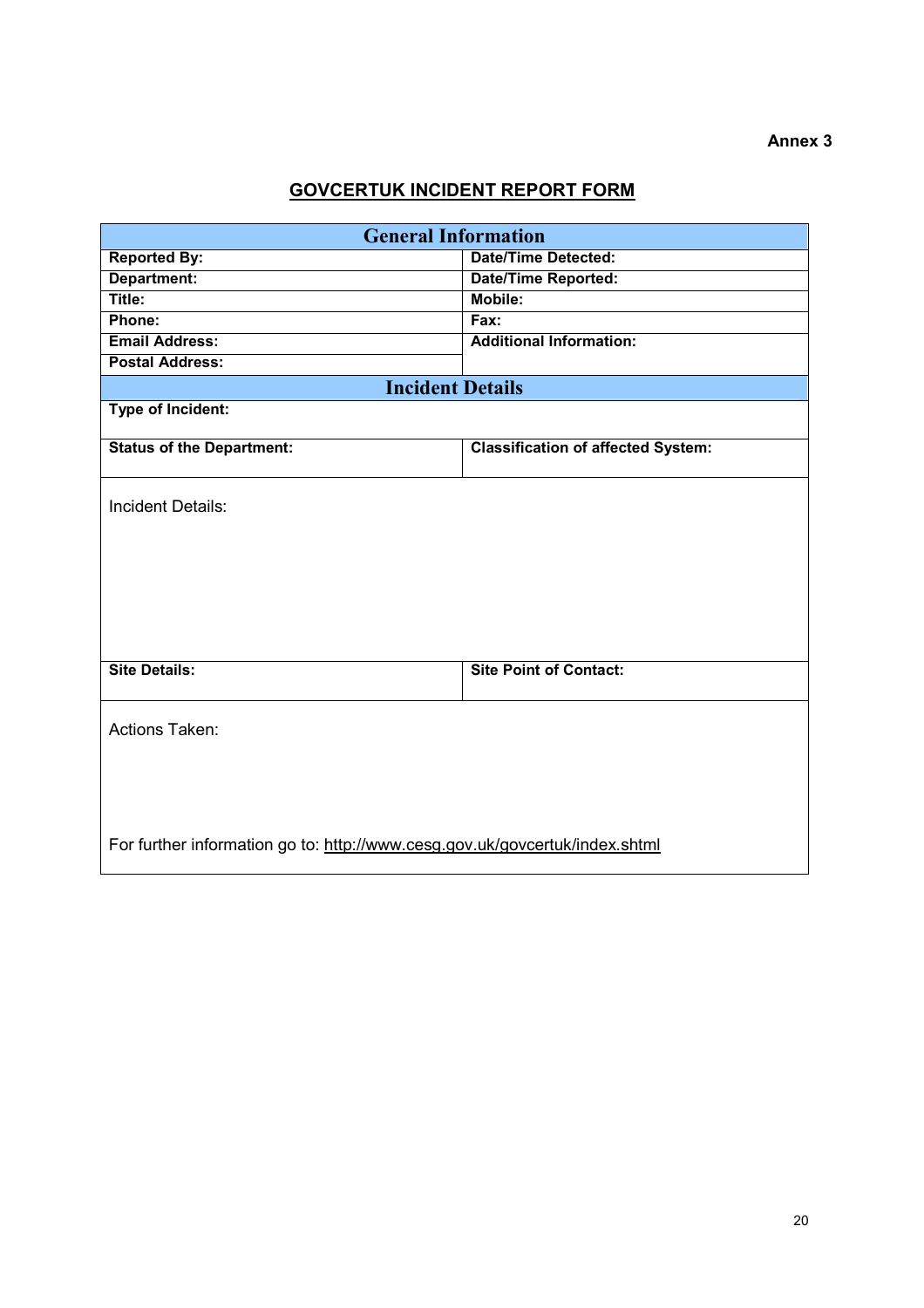

Annex 4

Actions with a dotted border must always be considered but executing them will depend on the individual incident.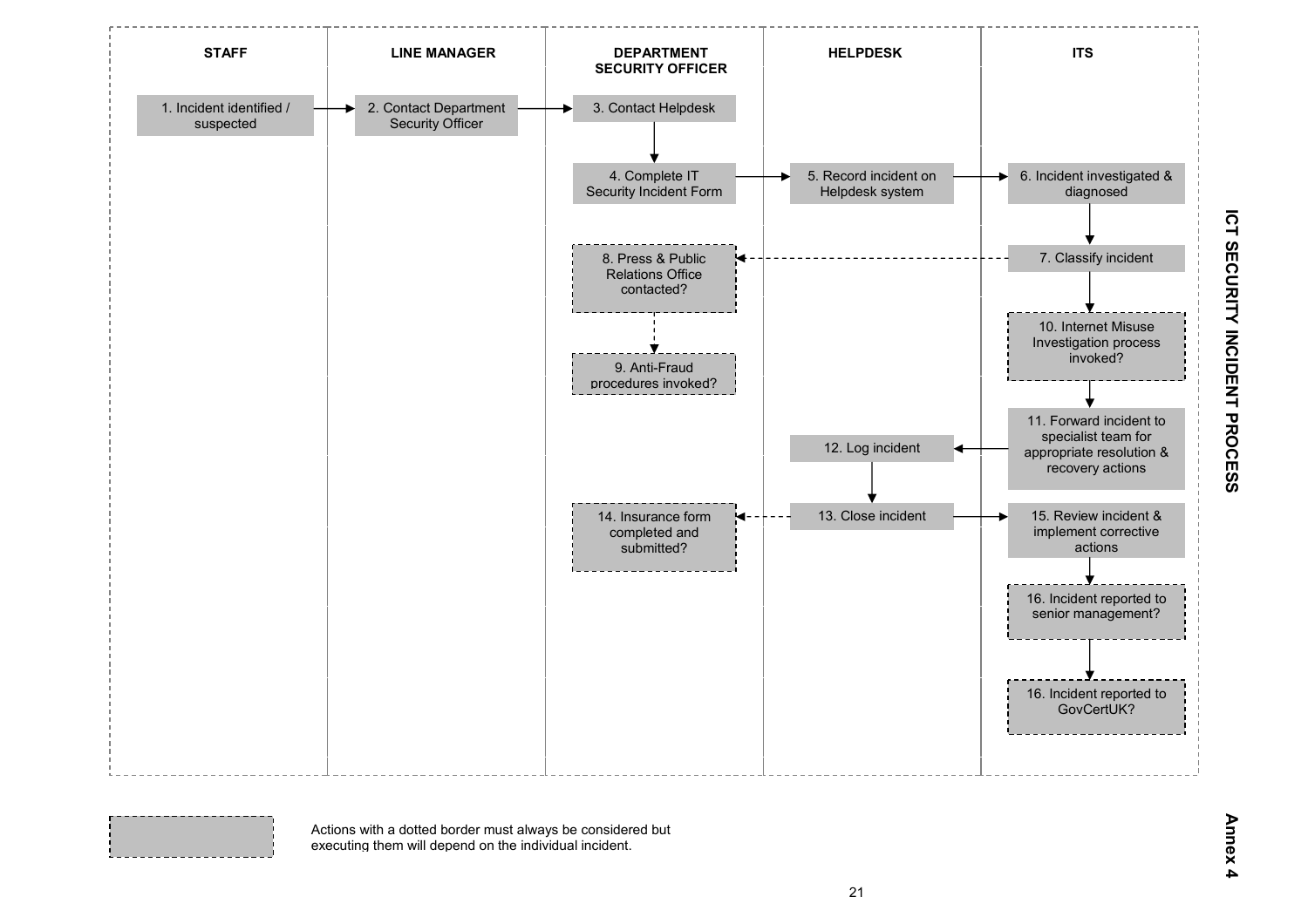# GOVERNMENT PROTECTIVE MARKING SCHEME (GPMS)

### 1. DEFINITIONS

1.1 The national Government Protective Marking System provides a framework for people handling public sector information to recognize the security required for the information being held, processed or transmitted. Each protective marking is allocated an appropriate Impact Level (IL). The IL value is used in order to determine how much protection these assets should be given. To recognise the appropriate security required, the person handling the information must consider the impact of it being released outside its normal channels, or the impact of its loss or destruction. The GPMS has 7 impact levels – see below.

| <b>Protective Marking</b>      | e-Government Impact<br>Level |
|--------------------------------|------------------------------|
| <b>TOP SECRET</b>              |                              |
| <b>SECRET</b>                  |                              |
| <b>CONFIDENTIAL</b>            |                              |
| <b>RESTRICTED</b>              |                              |
| <b>PROTECT</b>                 |                              |
|                                |                              |
| <b>Not Protectively Marked</b> |                              |

- 1.2 A description of Top Secret and Secret is not given here. Anyone holding information that may have a higher IL than CONFIDENTIAL should contact the IT Services Helpdesk.
- 1.3 The compromise of assets marked "CONFIDENTIAL" would be likely to:
	- Materially damage diplomatic relations, that is, cause formal protest or other sanctions
	- Prejudice individual security or liberty
	- Cause serious damage to the operational effectiveness of security or UK or allied forces
	- Cause serious damage to the continuing effectiveness of highly valuable security or intelligence operations
	- Work substantially against national finances or economic and commercial interests
	- Impede the investigation or facilitate the commission of serious crime
	- Seriously impede the development or operation of major government policies
	- Shut down or otherwise substantially disrupt significant national operations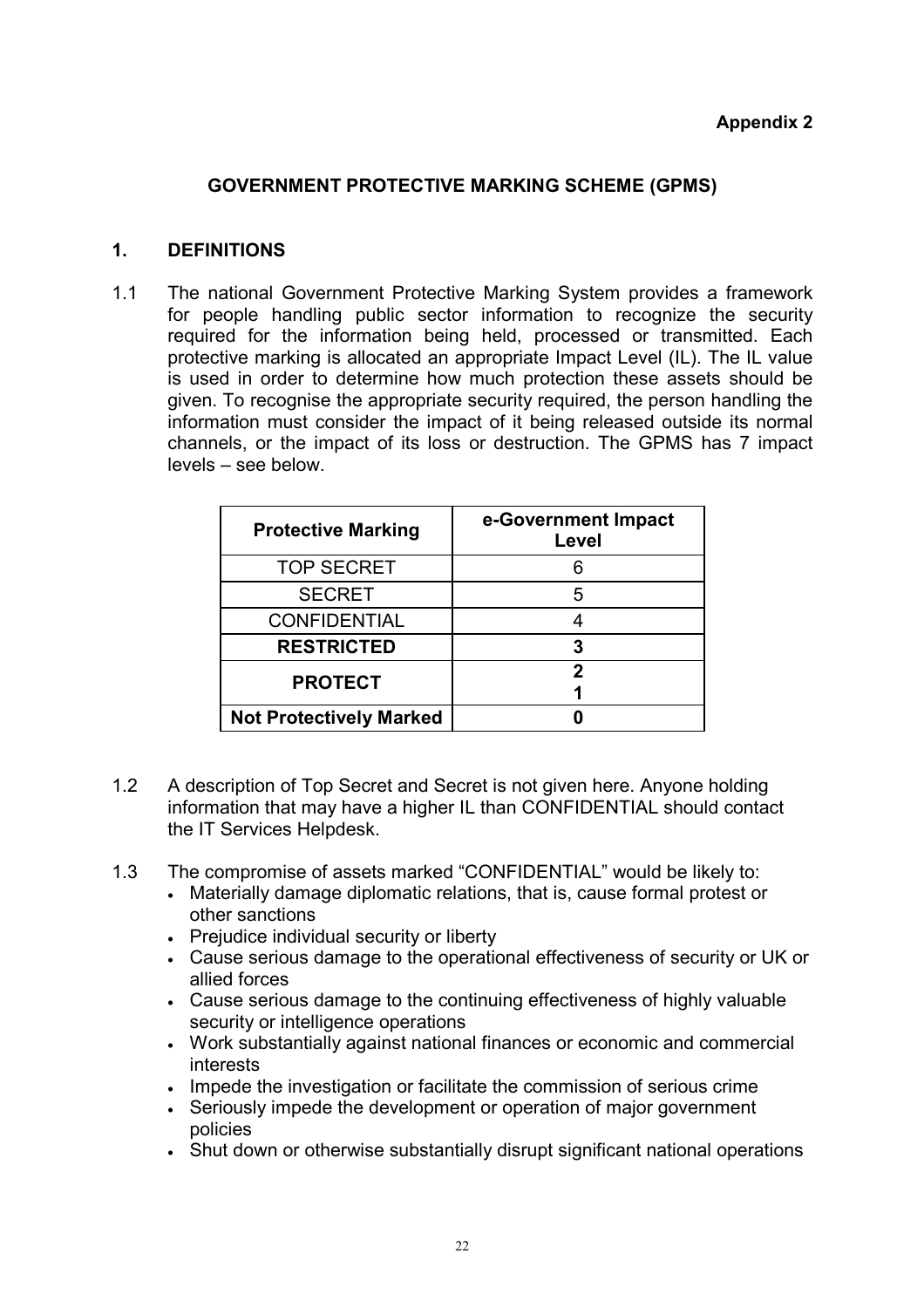- 1.4 Compromise of assets marked "RESTRICTED" would be likely to:
	- Adversely affect diplomatic relations
	- Cause substantial distress to individuals
	- Make it more difficult to maintain the operational effectiveness of security or UK or allied forces
	- Cause financial loss or loss of earning potential to, or facilitate improper gain or advantage for, individuals or companies
	- Prejudice the investigation or facilitate the commission of crime
	- Beach proper undertakings to maintain the confidence of information provided by third parties
	- Impede the effective development or operation of government policies
	- Breach statutory restrictions on the disclosure of information (except the Data Protection Act – which can be addressed by other impact statements and/or the e-Government Security Framework)
	- Disadvantage government in commercial or policy negotiations with others
	- Undermine the proper management of public sector and its operations
- 1.5 The compromise of assets marked "PROTECT" would be likely to:
	- Cause substantial distress to individuals
	- Breach proper undertakings to maintain the confidence of information provided by third parties
	- Breach statutory restrictions on the disclosure of information (except the Data Protection Act – which can be addressed by other impact statements and or/the e-government Security Framework).

# 2. DISTINCTIONS

- 1.1 At a working level within Wirral the baseline security objectives for PROTECT will be the same as for RESTRICTED, which are:
	- Handle, use and transmit with care.
	- Take basic precautions against accidental compromise (eg unprotected data held on a datastick) or opportunist attack (eg – a laptop containing Council information being left on public transport).
- 1.2 Depending on the severity of the circumstances either RESTRICTED or PROTECT may apply where compromise would be likely to:
	- Cause financial loss or loss of earning potential to, or facilitate improper gain or advantage for, individuals or companies.
	- Prejudice the investigation or facilitate the commission of crime.
	- Disadvantage government in commercial or policy negotiations with others.
- 1.3 Care should be taken when using and describing information with the CONFIDENTIAL protective marking. Within the UK Government CONFIDENTIAL is an explicit marking with clearly defined handling requirements. Sometimes, within Wirral 'Confidential' is used as a marking to indicate that information has a requirement for protection. Care should be taken to ensure that information protectively marked with the national CONFIDENTIAL marking should be handled accordingly.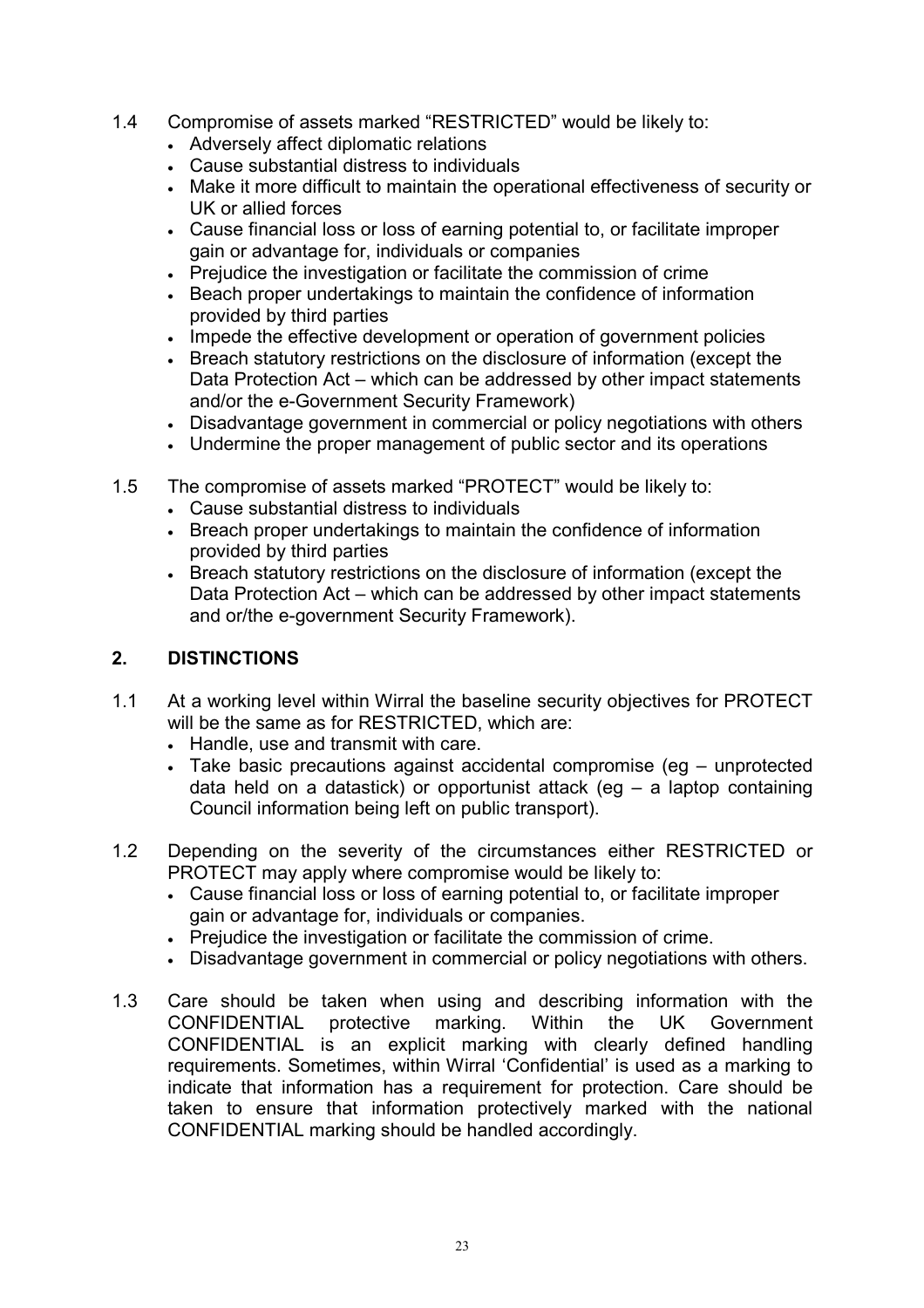1.4 Wirral staff must also consider the affect of the aggregation of information. For example, an individual instance of a personnel file may be marked as PROTECT. However, if a number of personnel files all marked as PROTECT are stored on a database then the aggregated affect of holding the information together may increase the classification of the data as a whole. Consequently the collective marking would rise to RESTRICTED. If you are in doubt of the aggregation affect of the information you hold you should consult the system owner or the ITS Helpdesk.

|                                                            | <b>PROTECT</b>                                                                                                                                                                                                                                                        | <b>RESTRICTED</b>                                                                                                                                                                                                                                                |
|------------------------------------------------------------|-----------------------------------------------------------------------------------------------------------------------------------------------------------------------------------------------------------------------------------------------------------------------|------------------------------------------------------------------------------------------------------------------------------------------------------------------------------------------------------------------------------------------------------------------|
| <b>Description</b>                                         | Compromise of information would                                                                                                                                                                                                                                       | Compromise of information would be                                                                                                                                                                                                                               |
|                                                            | be likely to affect individuals in an<br>adverse manner.                                                                                                                                                                                                              | likely to affect the national interests in<br>an adverse manner.                                                                                                                                                                                                 |
| <b>Guidelines</b>                                          | Cause substantial distress to<br>individuals.<br>Breach proper undertakings to<br>$\bullet$<br>maintain the confidence of<br>information provided by third<br>parties.<br>Breach statutory restrictions on                                                            | Affect diplomatic relations<br>adversely.<br>Hinder the operational<br>$\bullet$<br>effectiveness or security of the UK<br>or friendly forces.<br>Affect the internal stability or<br>economic well-being of the UK or                                           |
|                                                            | the disclosure of information.                                                                                                                                                                                                                                        | friendly countries adversely.                                                                                                                                                                                                                                    |
| <b>Principles and</b><br><b>Clearance</b><br><b>Levels</b> | Information classified as<br>$\bullet$<br>PROTECT should be held,<br>processed, transmitted and<br>destroyed with discretion to make<br>compromise highly unlikely.                                                                                                   | Information classified as<br>RESTRICTED should be held,<br>processed, transmitted and<br>destroyed with discretion to make<br>compromise highly unlikely.                                                                                                        |
|                                                            | staff<br>Only<br>cleared<br>by<br>the<br>$\bullet$<br>department to access PROTECT<br>level or above are authorised to<br>the<br>information.<br><b>This</b><br>handle<br>includes all staff involved<br>with<br>transmission,<br>and<br>storage<br>disposal.         | Only<br>staff<br>cleared<br>the<br>by<br>department<br>to<br>access<br>RESTRICTED level or above are<br>authorised<br>the<br>to<br>handle<br>information. This includes all staff<br>involved with transmission, storage<br>and disposal.                        |
| <b>Electronic</b>                                          | All PROTECT information may be                                                                                                                                                                                                                                        | All<br><b>RESTRICTED</b><br>information                                                                                                                                                                                                                          |
| <b>Transmission</b>                                        | transmitted across public networks                                                                                                                                                                                                                                    | transmitted across public networks                                                                                                                                                                                                                               |
| (e-mail)                                                   | the UK or<br>within<br>across<br>any                                                                                                                                                                                                                                  | within the UK or across any networks                                                                                                                                                                                                                             |
|                                                            | networks overseas <i>i.e.</i> across the<br>internet.                                                                                                                                                                                                                 | overseas must be encrypted using an<br>approved system.                                                                                                                                                                                                          |
| <b>Electronic</b>                                          | All PROTECT information may be                                                                                                                                                                                                                                        | All RESTRICTED information may not                                                                                                                                                                                                                               |
| <b>Transmission</b>                                        | transmitted across the PSTN using                                                                                                                                                                                                                                     | be transmitted by fax at any time.                                                                                                                                                                                                                               |
| (Fax)                                                      | a fax.                                                                                                                                                                                                                                                                |                                                                                                                                                                                                                                                                  |
| <b>Electronic</b><br><b>Storage</b>                        | Electronic<br>(including<br>files<br>databases)<br>must<br>be<br>protected<br>against illicit internal use or intrusion<br>by external parties through<br>- a<br>judicious selection of two or more of<br>the following mechanisms:<br>User<br>challenge<br>and<br>а. | Electronic files (including databases)<br>must be protected against illicit<br>internal use or intrusion by external<br>parties through a judicious selection of<br>more of the<br>two<br>or<br>following<br>mechanisms:<br>a. User challenge and authentication |
|                                                            | authentication (username/password<br>or digital ID/Certificate).                                                                                                                                                                                                      | (username/password<br>digital<br>or<br>ID/Certificate).                                                                                                                                                                                                          |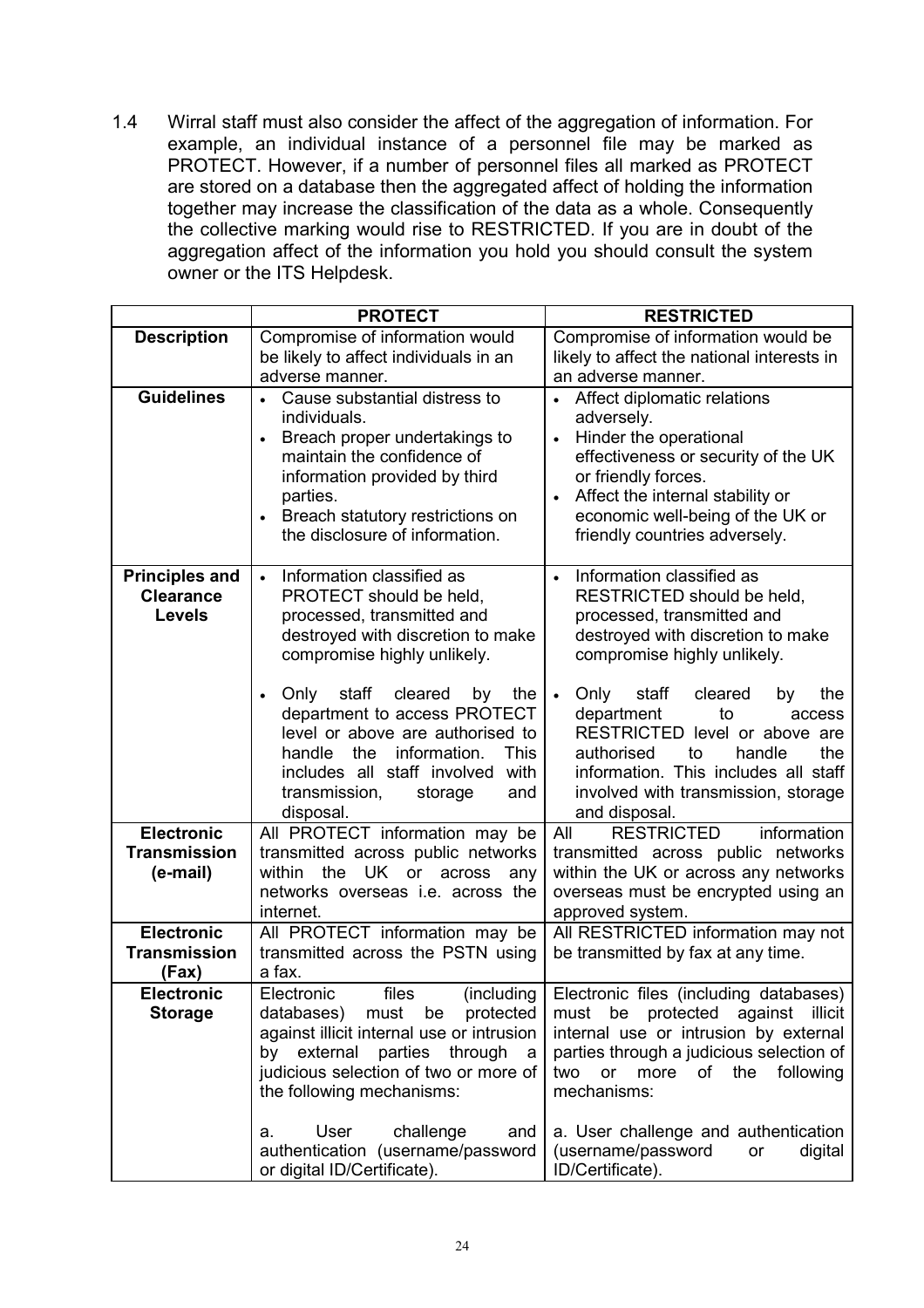|                                         | <b>PROTECT</b>                                                                                                                                                                                                                                                                                                                                                                                                                                                                                                                                                                                                 | <b>RESTRICTED</b>                                                                                                                                                                                                                                                                                                                                                                                                                                                                                                                                                                                                                                                                                                                                                                                |
|-----------------------------------------|----------------------------------------------------------------------------------------------------------------------------------------------------------------------------------------------------------------------------------------------------------------------------------------------------------------------------------------------------------------------------------------------------------------------------------------------------------------------------------------------------------------------------------------------------------------------------------------------------------------|--------------------------------------------------------------------------------------------------------------------------------------------------------------------------------------------------------------------------------------------------------------------------------------------------------------------------------------------------------------------------------------------------------------------------------------------------------------------------------------------------------------------------------------------------------------------------------------------------------------------------------------------------------------------------------------------------------------------------------------------------------------------------------------------------|
| <b>Electronic</b><br><b>Disposal</b>    | b. Logging use at level of individual.<br>c. Firewalls and intrusion-detection<br>systems and procedures; server<br>authentication.<br>OS-specific/application-specific<br>d.<br>security measures.<br>Electronic files should be disposed<br>of<br>that<br>makes<br>in<br>way<br>a<br>reconstruction highly unlikely.                                                                                                                                                                                                                                                                                         | b. Logging use at level of individual.<br>c. Firewalls and intrusion-detection<br>systems and procedures;<br>server<br>authentication.<br>OS-specific/application-specific<br>d.<br>security measures.<br>Electronic files should be disposed of<br>in a way that makes reconstruction<br>highly unlikely.                                                                                                                                                                                                                                                                                                                                                                                                                                                                                       |
| <b>Voice</b>                            | Information protectively marked with                                                                                                                                                                                                                                                                                                                                                                                                                                                                                                                                                                           | Departments should already be aware                                                                                                                                                                                                                                                                                                                                                                                                                                                                                                                                                                                                                                                                                                                                                              |
| <b>Telephone</b><br><b>Conversation</b> | PROTECT can be spoken about<br>over the telephone.                                                                                                                                                                                                                                                                                                                                                                                                                                                                                                                                                             | from S(E)N 06-10 issued on 22<br>September<br>that<br>2006<br>telecommunications<br>made<br>at<br>RESTRICTED (Confidentially IL 3)<br>level can no longer be guaranteed as<br>Appropriate<br>secure.<br>secure<br>communications should be used.                                                                                                                                                                                                                                                                                                                                                                                                                                                                                                                                                 |
| <b>Manual</b><br><b>Transmission</b>    | Within a single physical location.<br>$\bullet$<br>As determined by the ITSM or<br>equivalent.<br>Transfer between establishments<br>within or outside UK:<br>a. May be carried by ordinary postal<br>service or commercial courier firms,<br>provided the envelope/package3 is<br>closed and the word PROTECT is<br>not visible.<br>b. The outer envelope must clearly<br>show a return address in case<br>delivery is unsuccessful. d. In some<br>cases due to the nature of the<br>contents, identifying the originating<br>department may be inappropriate<br>and a return PO Box alone should<br>be used. | • Within a single physical location.<br>As determined by the ITSM or<br>equivalent.<br>Transfer between establishments<br>within or outside UK:<br>a. May be carried by ordinary postal<br>service or commercial courier firms,<br>provided the envelope/package3 is<br>closed and the word RESTRICTED is<br>not visible.<br>b. The outer envelope should be<br>addressed to an individual by name<br>and title. RESTRICTED mail for/from<br>overseas posts should be carried by<br>diplomatic airfreight.<br>c. The outer envelope must clearly<br>address in<br>a return<br>show<br>case<br>delivery is unsuccessful. d. In some<br>cases due to the nature of the<br>contents, identifying the originating<br>department may be inappropriate and<br>a return PO Box alone should be<br>used. |
| <b>Manual</b><br><b>Storage</b>         | In an office environment,<br><b>PROTECT</b> material should be<br>held in a lockable storage area or<br>cabinet.<br>In a storage facility, all material<br>$\bullet$<br>should be protected through<br>controlled access to the storage<br>areas, and through a secure<br>physical environment.                                                                                                                                                                                                                                                                                                                | • In an office environment,<br><b>RESTRICTED material should be</b><br>held in a lockable storage area or<br>cabinet.<br>In a storage facility, all material<br>$\bullet$<br>should be protected through<br>controlled access to the storage<br>areas, and through a secure<br>physical environment.                                                                                                                                                                                                                                                                                                                                                                                                                                                                                             |
| <b>Manual</b><br><b>Disposal</b>        | Disposed of or destroyed in a way<br>that makes reconstruction<br>highly                                                                                                                                                                                                                                                                                                                                                                                                                                                                                                                                       | Disposed of or destroyed in a way that<br>makes reconstruction highly unlikely.                                                                                                                                                                                                                                                                                                                                                                                                                                                                                                                                                                                                                                                                                                                  |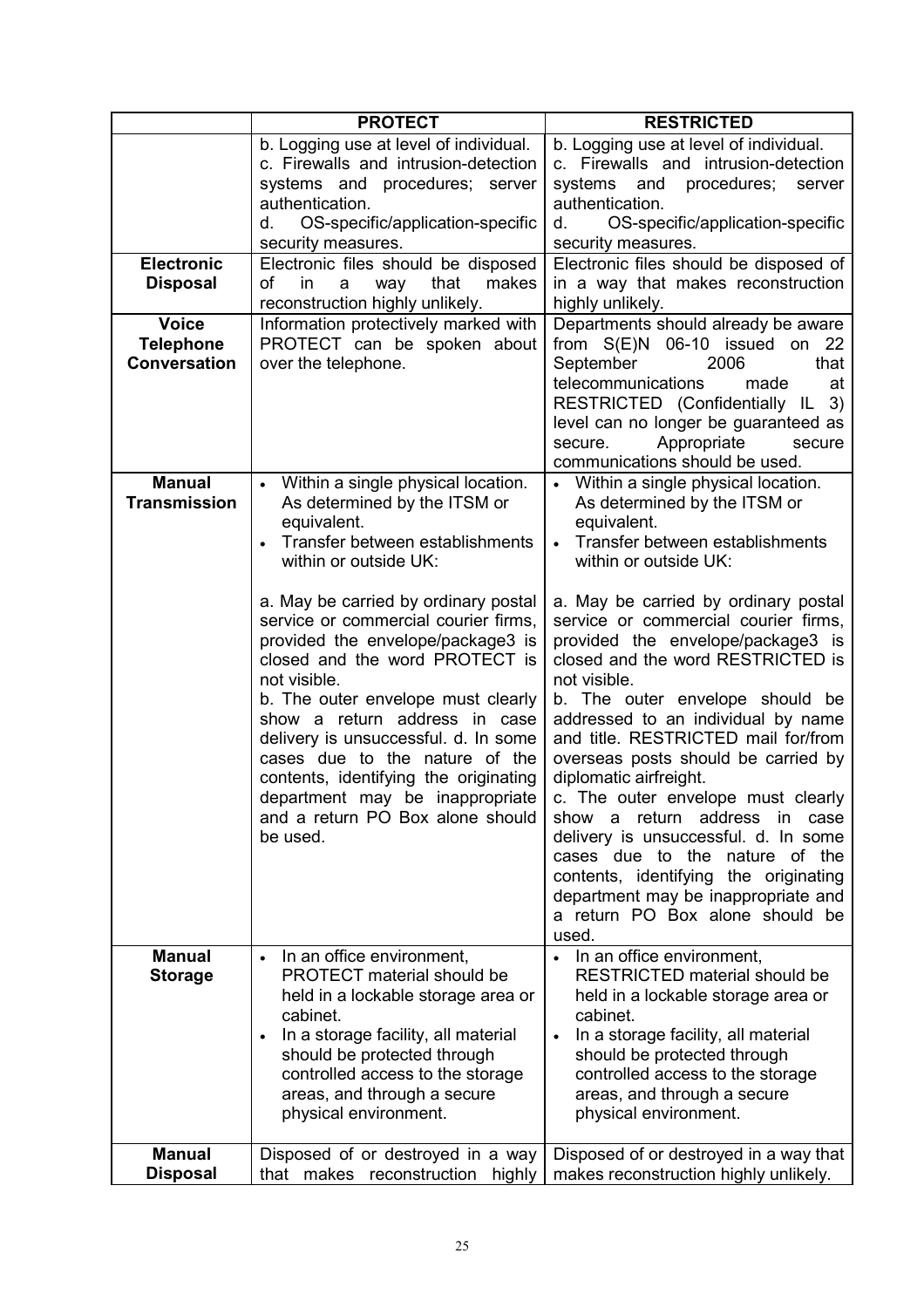| <b>PROTECT</b><br>- J                        | <b>RESTRICTED</b> |
|----------------------------------------------|-------------------|
| <b>Constitution of the Constitution</b><br>. |                   |

#### 3. EXAMPLES OF USE OF PROTECT AND RESTRICTED IN WIRRAL **COUNCIL**

- 3.1 PROTECT refers to information relating to an individual. For example, information concerning parents who have registered for free school meals should be labelled PROTECT when dealing with an individual case. In instances where this information is viewed collectively, such as a database report showing all Wirral parents who claim free school meals, then the labelling will change to RESTRICTED.
- 3.2 Information that is personal and sensitive should be labelled RESTRICTED, even if it relates to one record of an individual files. This may include Social Services case files.
- 3.3 If you wish to discuss the classification of specific information contact the ITS Helpdesk.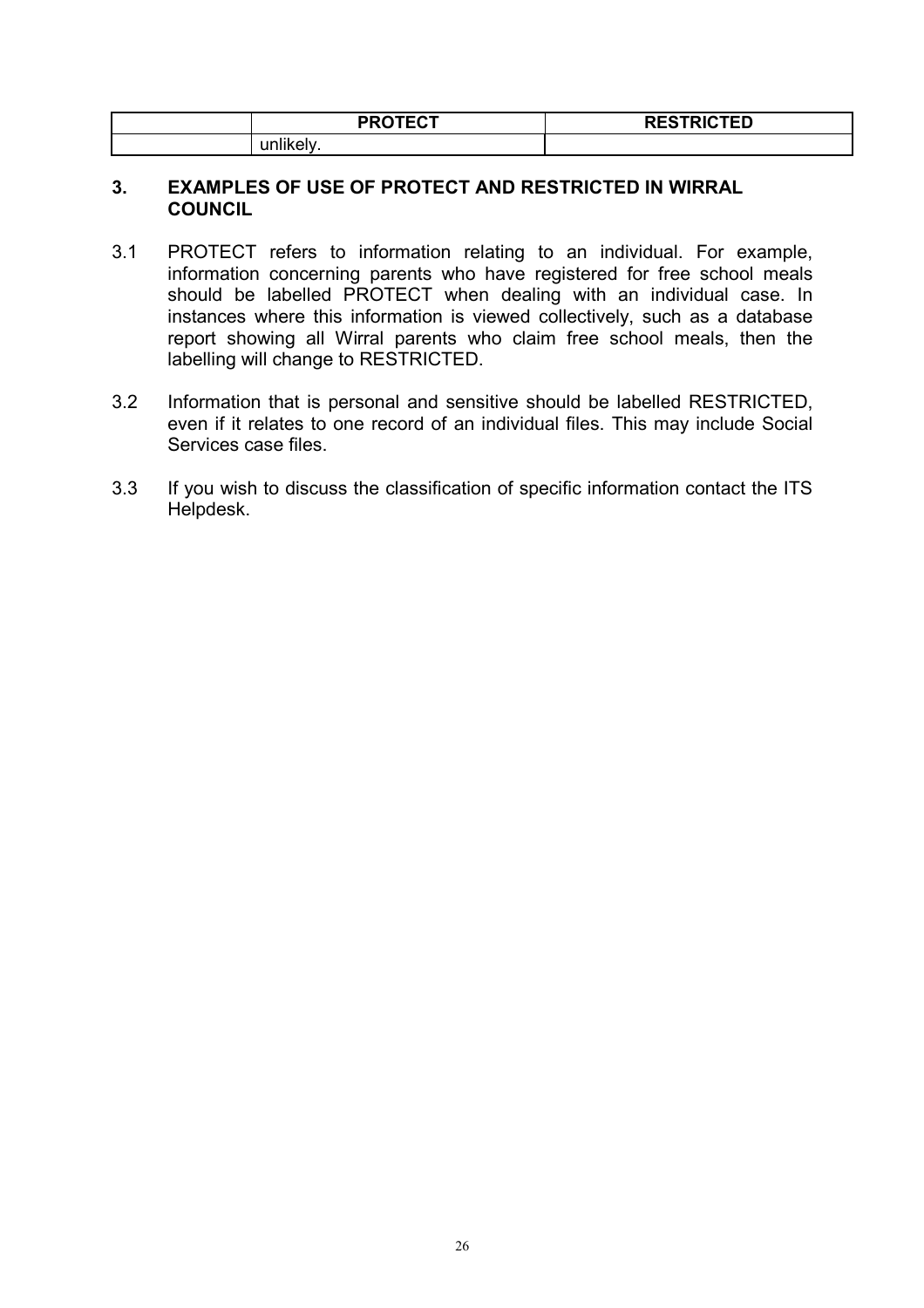# USE OF MOBILE DEVICES

#### 1. WHAT IS THE DEFINITION OF A MOBILE DEVICE?

1.1 A mobile device is a portable device that is used to access Council ICT systems and store or transmit data from any location. Examples include laptops; tablet PC's, Personal Digital Assistants, Smartphones, mobile phones and USB flash drives.

#### 2. PURPOSE OF PROVIDING MOBILE DEVICES

- 2.1 The Council provides mobile devices to enable staff to access ICT and telecommunications systems from any location as part of their employment.
- 2.2 Mobile devices that are not supplied by the Council must not be connected to the Council network.
- 2.3 Personal mobile phones are permitted but they should be set to silent or discreet mode during working hours and only used in emergency situations.

### 3. PERSONAL USE OF COUNCIL SUPPLIED MOBILE DEVICES

- 3.1 In emergency situations, including circumstances where you are unexpectedly required to work out of hours or at an alternative location, minimal use of your mobile device for personal use is permitted, as long as it does not interfere with work commitments and does not constitute misuse.
- 3.2 Minimal personal use means infrequently and for seconds, rather than minutes and should be kept to unavoidable, emergency situations.

#### 4. THINGS YOU MUST NOT DO

- 4.1 Except where it is strictly and necessarily required for your work, you must not use your mobile device to do the following:
	- X Transmit picture messages.
	- X Transmit video messages.<br>X Download music or video f
	- Download music or video files.
	- X Download ring tones or games.
	- X Make international phone calls.
	- X Send international SMS text messages.
	- X Dial or text premium rate phone numbers (e.g. Orange 177 & 241)
	- X Use multimedia services.
- 4.2 The above list gives examples of "inappropriate" use but is neither exclusive nor exhaustive.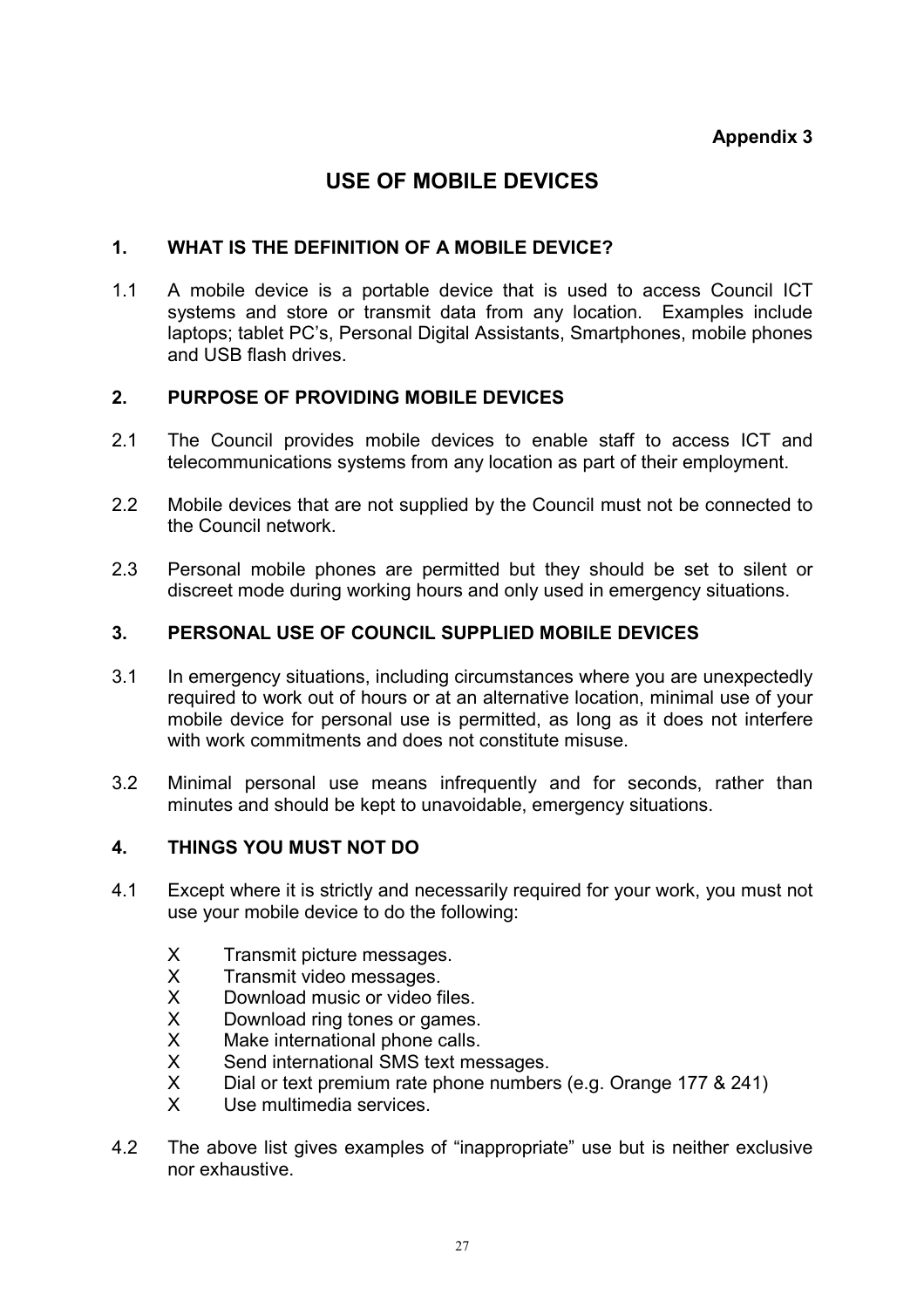# 5. MONITORING THE USE OF MOBILE DEVICES

- 5.1 The Council has a duty to monitor how the organisation operates and how its individual employees perform whilst at work. Lawful monitoring is undertaken to safeguard employees as well as protect the interests of the Council and its customers. It is also undertaken so that Managers can ensure the smooth running of their Department and to enable the management of resources.
- 5.2 Be aware that the usage of mobile devices will be monitored to ensure that it is in accordance with the policies and procedures of the Council.
- 5.3 A summary of personal usage above the accepted minimum and the associated costs will be provided to individuals. These costs will be reclaimed by the Council.
- 5.4 Any personal usage above the permitted minimal use that is not repaid will be dealt with in accordance with the Council's disciplinary procedure where necessary. In disciplinary situations the Council will be the arbiter of whether or not the minimal personal use test has been met
- 5.5 All mobile devices must be available to be returned to the Council on request for updates and auditing purposes.

#### 6. MOBILE DEVICES AND THE LAW

- 6.1 Your Mobile Device must not be used in a way that contravenes the Law.
- 6.2 Under the Freedom of Information Act, any copy of a file held on a Wirral mobile device will be accessible to the general public. If you choose to delete this file after you know that it has been requested then you are committing an offence for which you, not the Council, will be personally liable.
- 6.3 Under the Data Protection Act we have a duty to protect personal or sensitive information. Some mobile devices have very limited security facilities and should not be used to store personal, sensitive or confidential information without additional controls. See the appendices for examples of these controls and advice on how to assess risks.
- 6.4 The law (Road Vehicles (Construction and Use) (Amendment) (No. 4) Regulations 2003) prohibits drivers from using a hand-held mobile phone, or similar device, while driving. Employees must never use a phone while driving and ensure that their phone is switched off when driving. Further information on the use of mobile phones in cars is available on the Health Unit's pages of the intranet here.

# 7. YOUR RESPONSIBILITIES AS A MOBILE DEVICE USER

7.1 It is your responsibility to: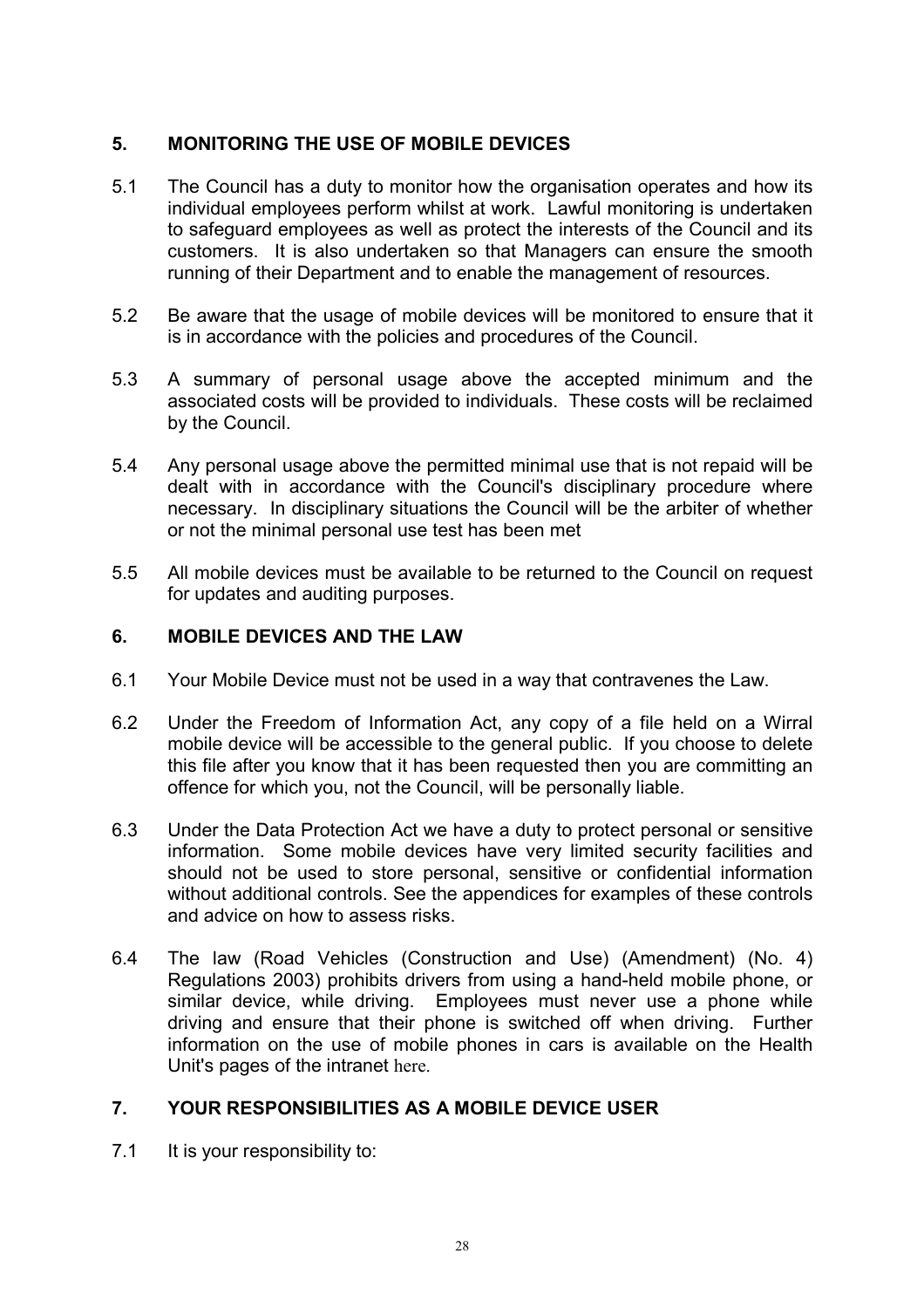- Familiarise yourself with this guidance before using a council supplied mobile device.
- Assess the risks associated with using your mobile device
- Keep your mobile device secure at all times. Advice on protecting your mobile device and using your mobile device in a public place is given below.

## 8. THREATS TO MOBILE DEVICES

- 8.1 Staff should be aware of the threats associated with using a mobile device. These include, but are not limited to:
	- Theft
	- Loss
	- Damage
	- Compromise of information
	- Malicious attack (eg viruses)

### 9. USING YOUR MOBILE DEVICE IN A PUBLIC PLACE – A QUICK GUIDE

9.1 Care should be taken when using mobile computing facilities in public places, meeting rooms and other unprotected areas outside of the Council's premises.

#### 9.2 Be vigilant and don't invite crime:

- Make sure you have the right data access controls such as user account names and passwords or security tokens and that you use them properly.
- Secure your device to an immovable object if possible.
- Never leave your device unattended in public places.
- Enter passwords securely, just as you would enter a PIN number.
- Beware of shoulder surfers (people who watch your screen over your shoulder).
- Log out or use a screen saver with a password when you are not using the device.
- Do not give mobile devices to unauthorised persons (including members of your family).
- Carry mobile devices discretely on your person or in hand luggage.
- Never leave your device in view when left in a car.
- Report theft or loss of your device to the police and obtain an incident number.
- Report theft, damage or loss of your mobile device to the ICT Helpdesk.

#### 9.3 Do your housekeeping:

- Make sure you take regular backups of the data on your mobile device if it is the only copy of the data.
- Make sure your anti-virus software is kept up to date.
- If you no longer need a file then delete it.
- Don't eat or drink near your device.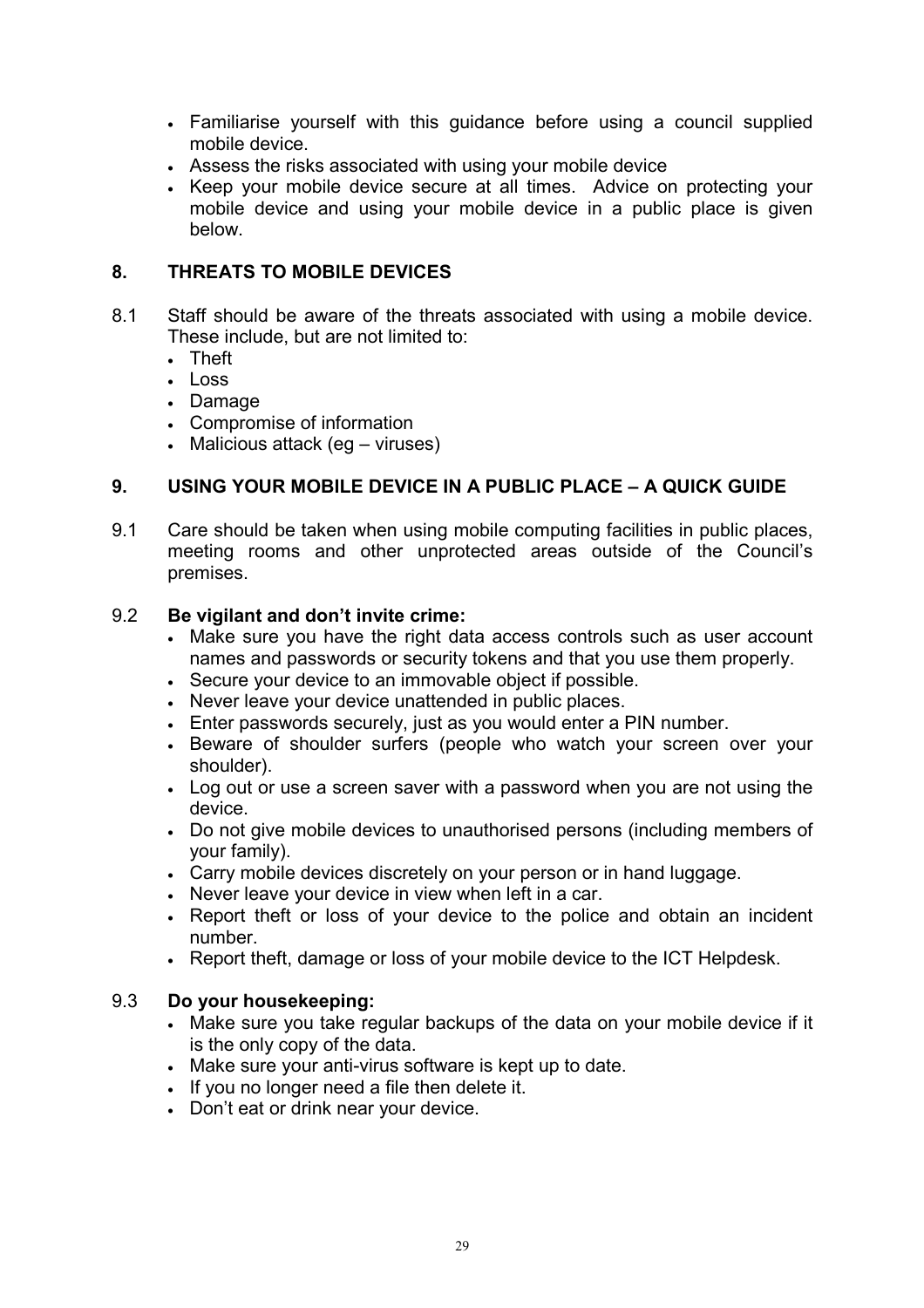# USE OF INTERNET AND ELECTRONIC MAIL FACILITIES

### CODE OF PRACTICE - EMPLOYEES

This document outlines the policy adopted by the Council for the acceptable use of computer network facilities, including electronic mail and the Internet.

Anyone authorised to use such facilities is required to abide by the conditions laid down in this policy. Any breach of these conditions could result in disciplinary action or in some cases a criminal prosecution.

All users are expected to demonstrate a responsible approach in the use of resources available to them, and to show consideration for other users, both those using the Council's facilities and those with whom they may come into contact on the Internet. Users are expected to behave in a legal, moral and ethical fashion that is consistent with Council policies and standards.

It must be recognised that any view communicated over the Internet will be deemed to be the view of the Council, and will in most cases be treated as equivalent to correspondence sent by traditional formal routes. Normal rules for authorising correspondence and statements should therefore be applied to electronic communication.

Access to the Internet by personal computers (including portables) provided by the Council must use only the approved service providers. (Downloading "free" browsers etc. may significantly change the way in which the PC is organised, which may in turn give rise to support problems.)

Users must not load unauthorised software, including games, on personal computers provided by the Council.

Users should print only essential material, and should check the length of a document before printing.

Use of the facilities provided will be routinely monitored and any unauthorised or unacceptable use could result in disciplinary measures.

All communications sent or received via the Government Connect Secure Extranet (GCSx) or the Government Secure Intranet (GSi) may be intercepted or monitored.

The automatic forwarding of electronic mail from a Wirral Council email account to another email account in a lower classification domain (ie – an internet email account such as hotmail) is prohibited.

#### Unacceptable Deliberate Use

The following activities, whilst not an exhaustive list, are unacceptable: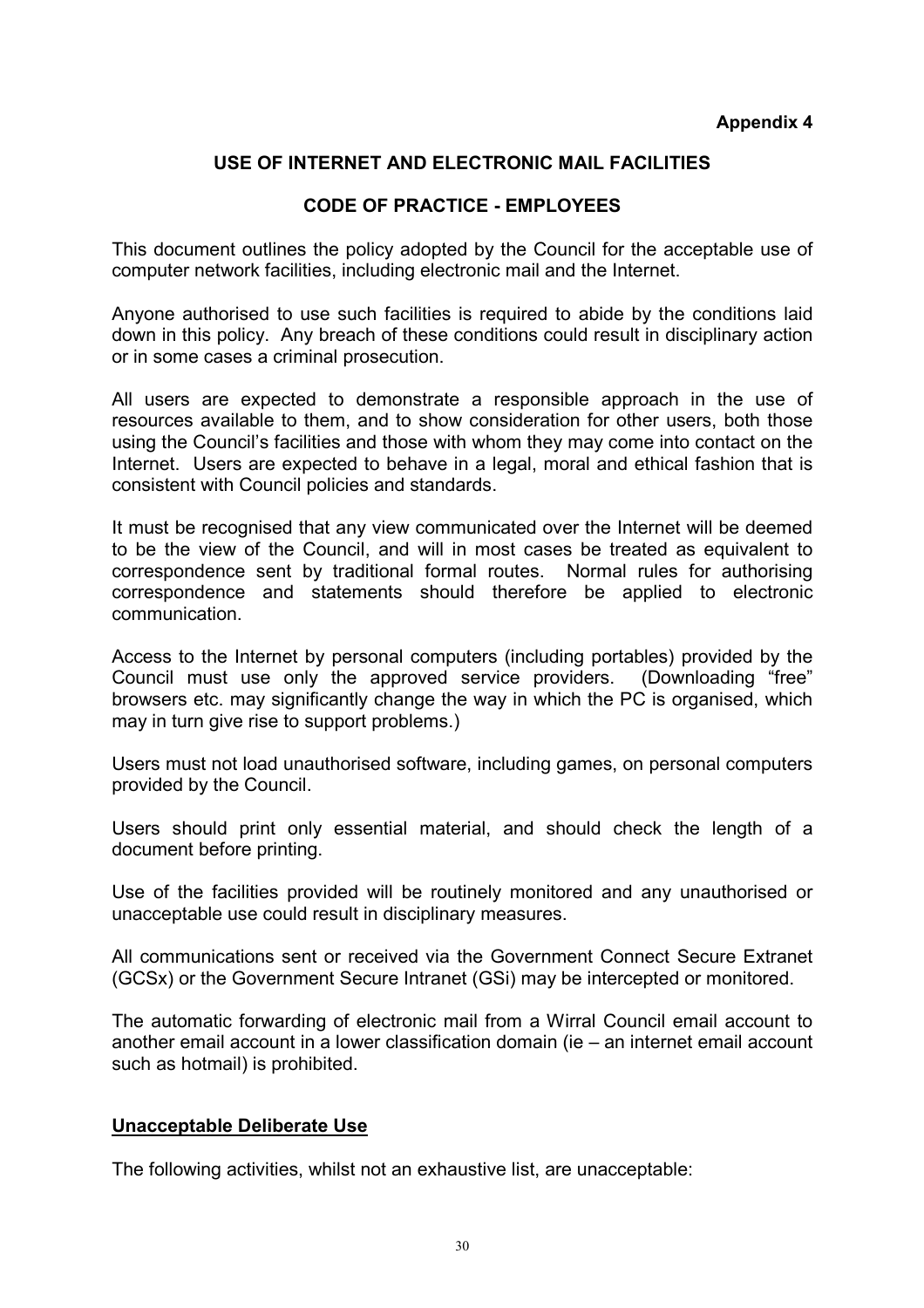- 1. The access to or creation, transmission or publication of any offensive, discriminatory, pornographic, obscene or indecent images, sounds, data or other material.
- 2. The access to or creation, transmission or publication of any data capable of being displayed or converted to such offensive, pornographic, obscene or indecent images, sounds, data or other material.
- 3. The creation, transmission or publication of any material which is designed or likely to cause offence, inconvenience or needless anxiety, or which may intimidate or create an atmosphere of harassment.
- 4. The creation, transmission or publication of defamatory material.
- 5. The receipt or transmission of material that infringes the copyright of another person.
- 6. The creation, transmission or publication of any material in violation of Data Protection legislation or of any UK or International laws or regulations. Such activity may constitute a criminal offence.
- 7. The transmission of unsolicited commercial or advertising material to other users of the Council's network or users of the Internet.
- 8. The deliberate unauthorised access to facilities, services, data or resources within the Council or any other network or service accessible via the Internet, or attempts to gain such access.
- 9. Unauthorised access to the electronic mail of another individual.
- 10. Deliberate activities with any of the following characteristics or that by their nature could result in:
	- wasting staff or other users' efforts or network resources
	- corrupting or destroying other users' data
	- violating the privacy of other users
	- disrupting the work of other users
	- using the internet in a way that denies service to other users (for example by overloading the connection to the network by unnecessarily, excessively and thoughtlessly downloading large files)
	- continuing to use any item of software or to access any material after being requested to cease its use because of disruption caused to the functioning of the Council's network or the Internet (for example utilities designed to broadcast network-wide messages)
	- the introduction or propagation of viruses
- 11. Where the Internet is being used to access another network, any abuse of the acceptable use policy of that network.